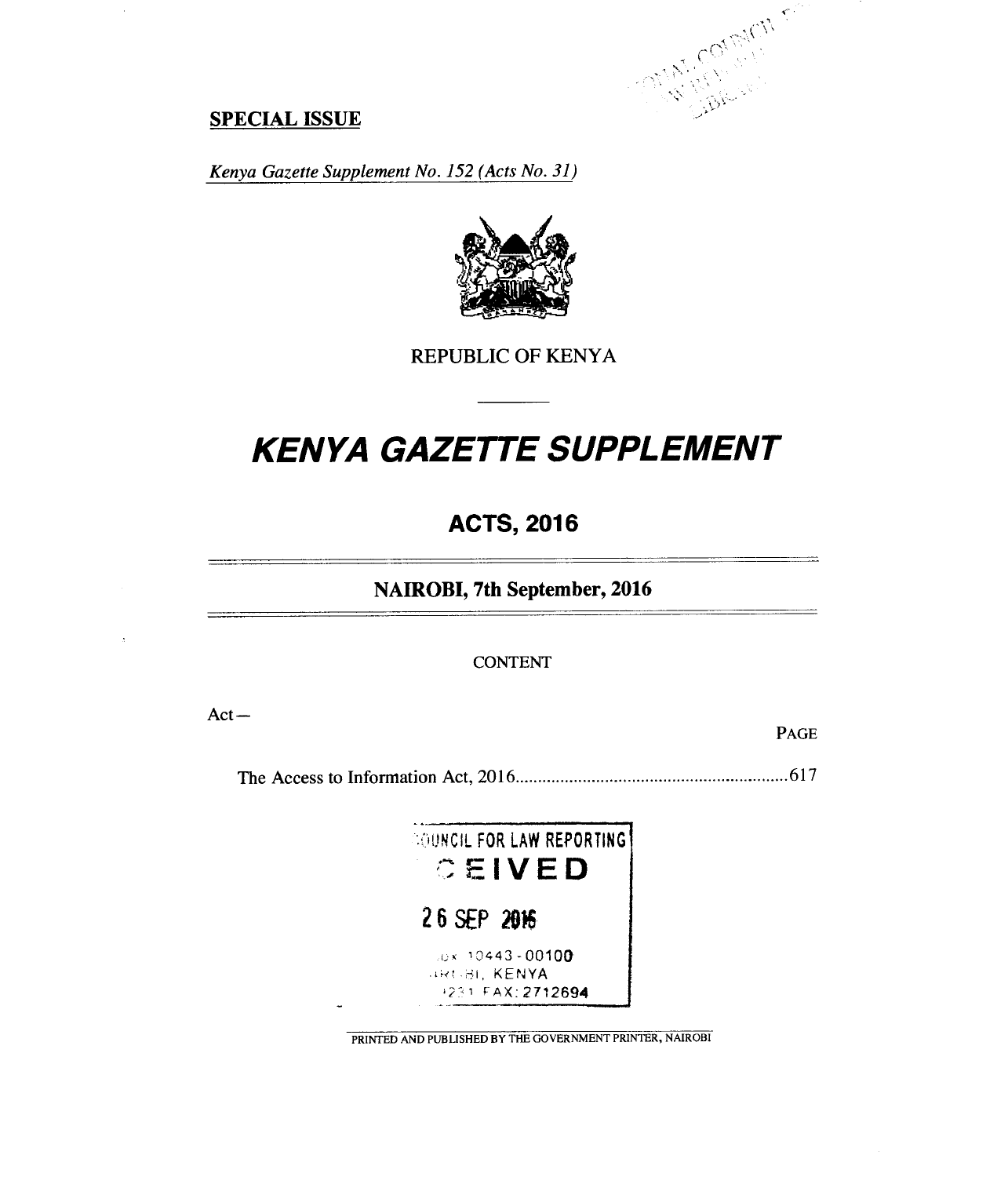# **THE ACCESS TO INFORMATION ACT**

# **No. 31 of 2016**

*Date of Assent: 31st August, 2016 Date of Commencement: 21st September, 2016* 

# **ARRANGEMENT OF SECTIONS**

*Section* 

# **PART I—PRELIMINARY**

- **1—** Short title.
- 2—Interpretation.
- 3—Objects of this Act.

# **PART II—RIGHT TO INFORMATION**

- 4—Right to information.
- 5—Disclosure of information by public entities.
- 6—Limitation of right of access to information.

# **PART III—ACCESS TO INFORMATION**

- 7—Designation of information access officer.
- 8—Application for access.
- 9—Processing of application.
- 10—Transfer of applications.
- 11—Providing access to information.
- 12—Fees.
- 13—Correction of information.

# **PART IV—REVIEW OF DECISIONS BY THE COMMISSION**

- 14—Review of decisions by the Commission.
- 15—Notice to interested party.
- 16—Protection of person making disclosure.
- 17—Management of records.
- 18—Offences of alteration, defacement, blocking, erasure, etc.
- 19—Defamatory matter in information released.

617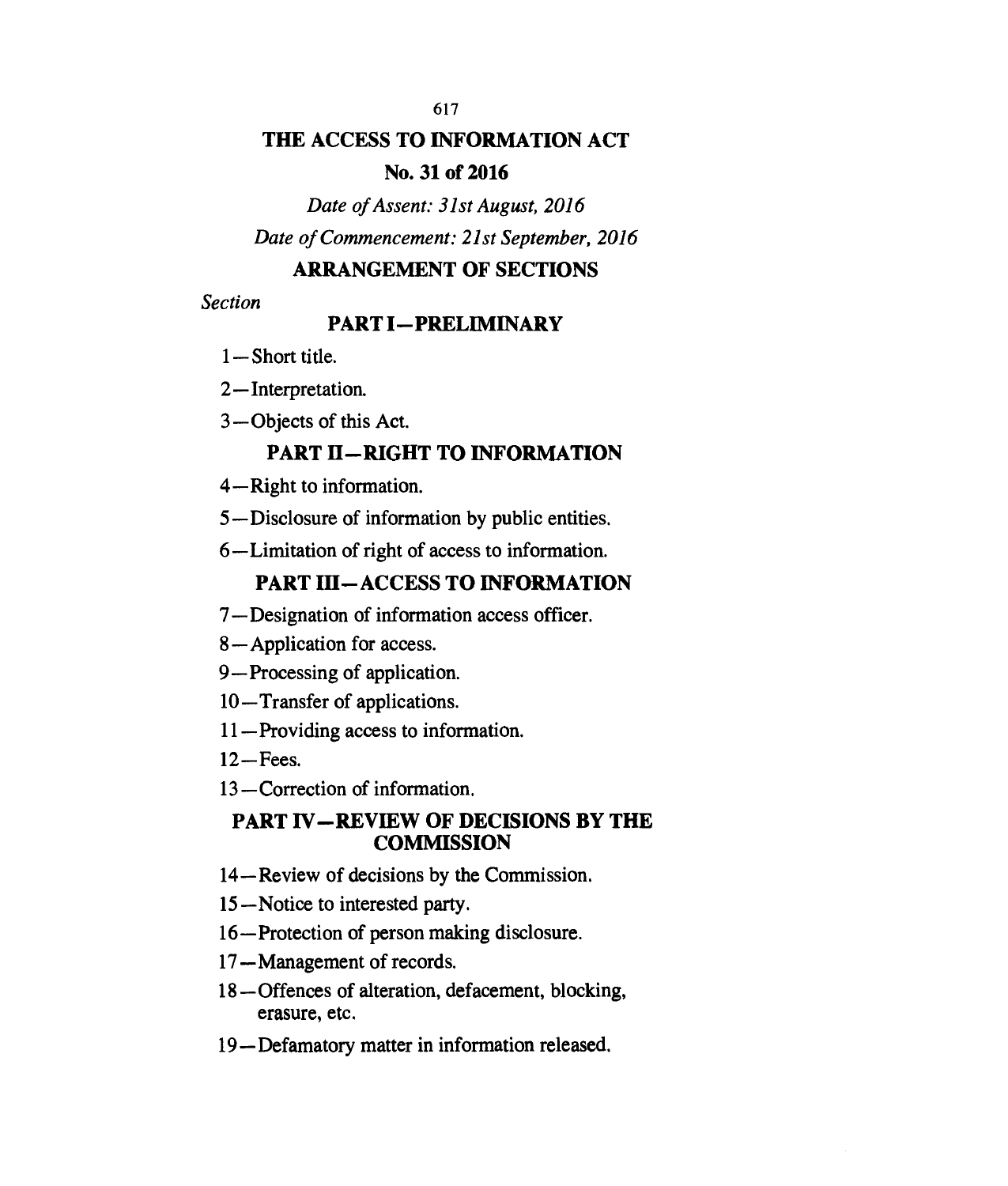# **PART V—CONFERMENT ON THE COMMISSION OF OVERSIGHT AND ENFORCEMENT FUNCTIONS AND POWERS**

- 20—Role of the Commission.
- 21—Functions of the Commission.
- 22—Inquiry into complaints.
- 23—Powers of the Commission.
- 24—Powers relating to investigation.

# **PART VI—PROVISONS ON DELEGATED POWERS**

25— Regulations.

# **PART VII—MISCELLANEOUS PROVISIONS**

- 26—Annual Reports.
- 27—Reports by public entities.
- 28—Offences and penalties.
- 29—Consequential amendments.

# **SCHEDULE— CONSEQUENTIAL AMENDMENTS**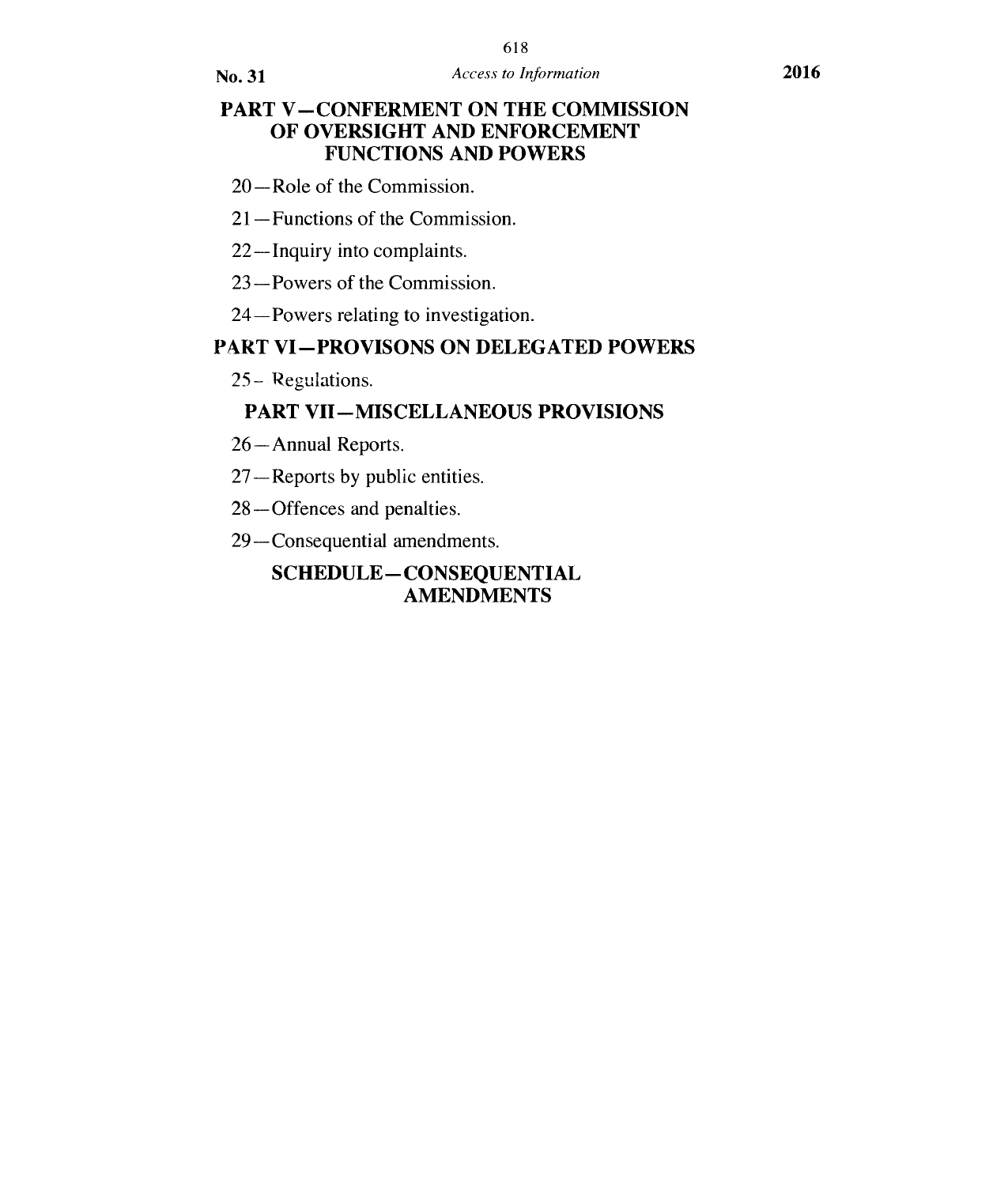619

#### **THE ACCESS TO INFORMATION ACT**

**AN ACT of Parliament to give effect to Article 35 of the Constitution; to confer on the Commission on Administrative Justice the oversight and enforcement functions and powers and for connected purposes** 

**ENACTED** by the Parliament of Kenya, as follows **—** 

## **PART I—PRELIMINARY**

1. This Act may be cited as the Access to Information Act, 2016. Short title.

2. In this Act, unless the context otherwise requires—

"Cabinet Secretary" means the Cabinet Secretary for the time being responsible for matters relating to information;

"chief executive officer" of a public body or private body means the Principal Secretary in the case of a Government Ministry or Department, managing director in the case of a corporate body, or the person assigned the principal administrative responsibility in any body by whatever title; and

"citizen" means any individual who has Kenyan citizenship, and any private entity that is controlled by one or more Kenyan citizens.

"Commission" means the Commission on Administrative Justice established by section 3 of the Commission on Administrative Justice Act, 2011;

"edited copy" in relation to a document, means a copy of a document from which exempt information has been deleted;

"electronic record" means a record generated in digital form by an information system, which can be transmitted within an information system or from one information system to another and stored in an information system or other medium;

"exempt information" means information that may be withheld by a public entity or private body in accordance with section 6;

"information" includes all records held by a public entity or a private body, regardless of the form in which the information is stored, its source or the date of production;

No. 23 of 2011.

Interpretation.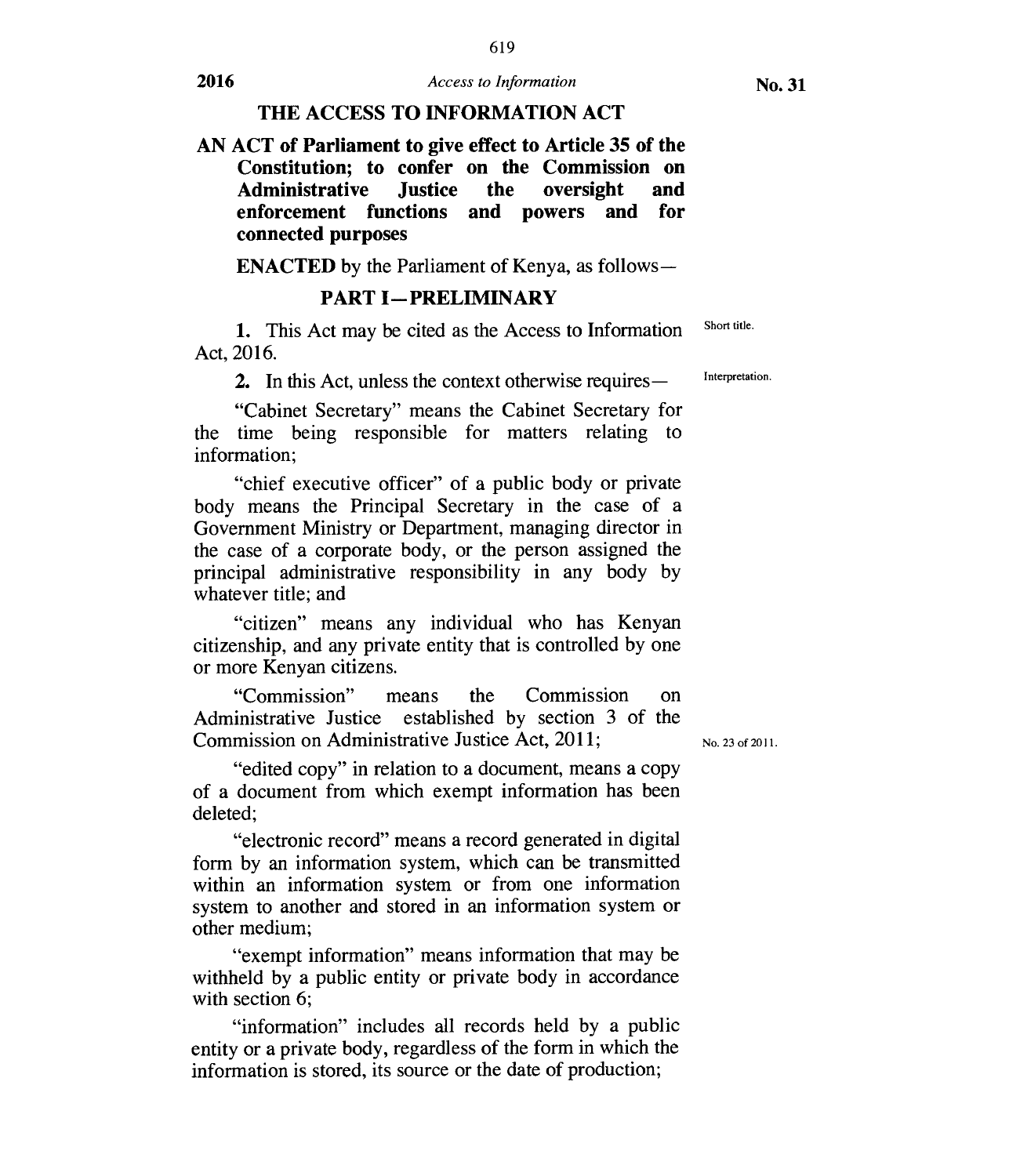"information access officer" means any officer of a public entity or private body designated under section 7 as such for purposes of this Act;

"interested party" means a person who has an identifiable stake or legal interest in the proceedings before the court but is not a party to the proceedings or may not be directly involved in the litigation;

"national security" has the same meaning assigned to it by Article 238(1) of the Constitution;

"person" has the meaning assigned to it in Article 260 of the Constitution;

"personal information" means information about an identifiable individual, including, but not limited to  $-$ 

- (a) information relating to the race, gender, sex, pregnancy, marital status, national, ethnic or social origin, colour, age, physical, psychological or mental health, well-being, disability, religion, conscience, belief, culture, language and birth of the individual;
- (b) information relating to the education or the medical, criminal or employment history of the individual or information relating to financial transactions in which the individual has been involved;
- (c) any identifying number, symbol or other particular assigned to the individual;
- (d) the fingerprints, blood type, address, telephone or other contact details of the individual;
- (e) a person's opinion or views over another person;
- (f) correspondence sent by the individual that is implicitly or explicitly of a private or confidential nature or further correspondence that would reveal the contents of the original correspondence;
- (g) any information given in support or in relation to an award or grant proposed to be given to another person;

(h) contact details of an individual.

"private body" means any private entity or non-state actor that—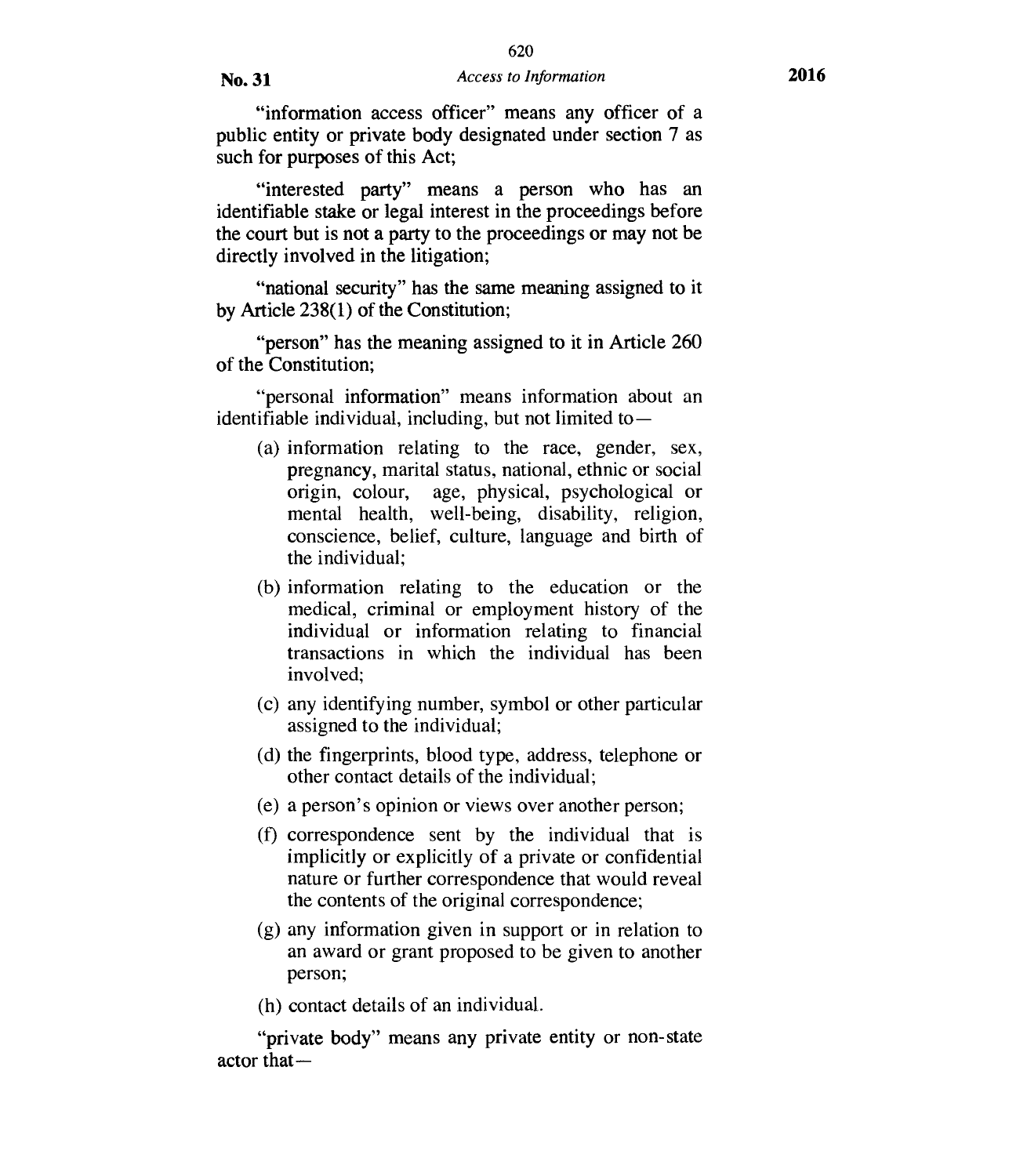621

- (a) receives public resources and benefits, utilizes public funds, engages in public functions, provides public services, has exclusive contracts to exploit natural resources (with regard to said funds, functions, services or resources); or
- (b) is in possession of information which is of significant public interest due to its relation to the protection of human rights, the environment or public health and safety, or to exposure of corruption or illegal actions or where the release of the information may assist in exercising or protecting any right;

"public entity" means—

- (a) any public office, as defined in Article 260 of the Constitution; or
- (b) any entity performing a function within a commission, office, agency or other body established under the Constitution;

"public officer" has the same meaning assigned to it by Article 260 of the Constitution;

"public record" includes any record in written or any other form containing information relating to the conduct of the public entity's business, prepared, owned, used or retained by a public entity regardless of physical form or characteristics;

"secretary" has the meaning assigned to it by section 2 of the Commission on Administrative Justice Act, 2011;

"State" has the meaning assigned to it under Article 260 of the Constitution".

- **3.** The object and purpose of this Act is to—
- (a) give effect to the right of access to information by citizens as provided under Article 35 of the Constitution;
- (b) provide a framework for public entities and private bodies to proactively disclose information that they hold and to provide information on request in line with the constitutional principles;
- (c) provide a framework to facilitate access to information held by private bodies in compliance

Object and purpose of the Act.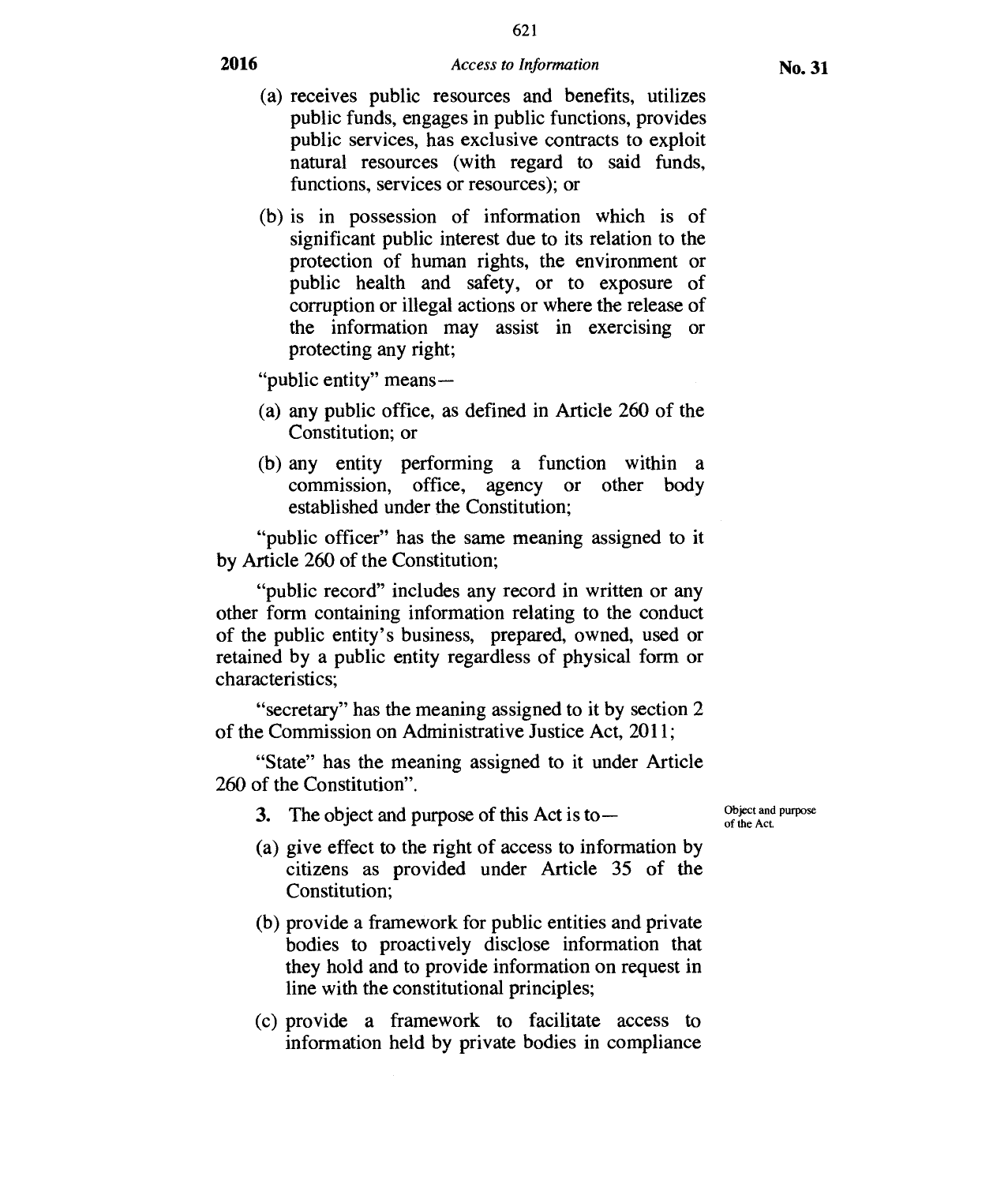with any right protected by the Constitution and any other law;

- (d) promote routine and systematic information disclosure by public entities and private bodies on constitutional principles relating to accountability, transparency and public participation and access to information;
- (e) provide for the protection of persons who disclose information of public interest in good faith; and
- (f) provide a framework to facilitate public education on the right to access information under this Act.

# **PART II —RIGHT TO INFORMATION**

**4.** (1) Subject to this Act and any other written law, every citizen has the right of access to information held by —

Right to information.

- (a) the State; and
- (b) another person and where that information is required for the exercise or protection of any right or fundamental freedom.

(2) Subject to this Act, every citizen's right to access information is not affected by —

- (a) any reason the person gives for seeking access; or
- (b) the public entity's belief as to what are the person's reasons for seeking access.

(3) Access to information held by a public entity or a private body shall be provided expeditiously at a reasonable cost.

(4) This Act shall be interpreted and applied on the basis of a duty to disclose and non-disclosure shall be permitted only in circumstances exempted under section 6.

(5) Nothing in this Act shall limit the requirement imposed **under** this Act or any other written law on a public entity **or a private body** to disclose information.

**5.** (1) **Subject to section** 6, a public entity shall **—** 

- **(a) facilitate access to** information held by such entity and which information may include —
	- (i) the **particulars of** its organization, functions and duties;

Disclosure of information by public entities.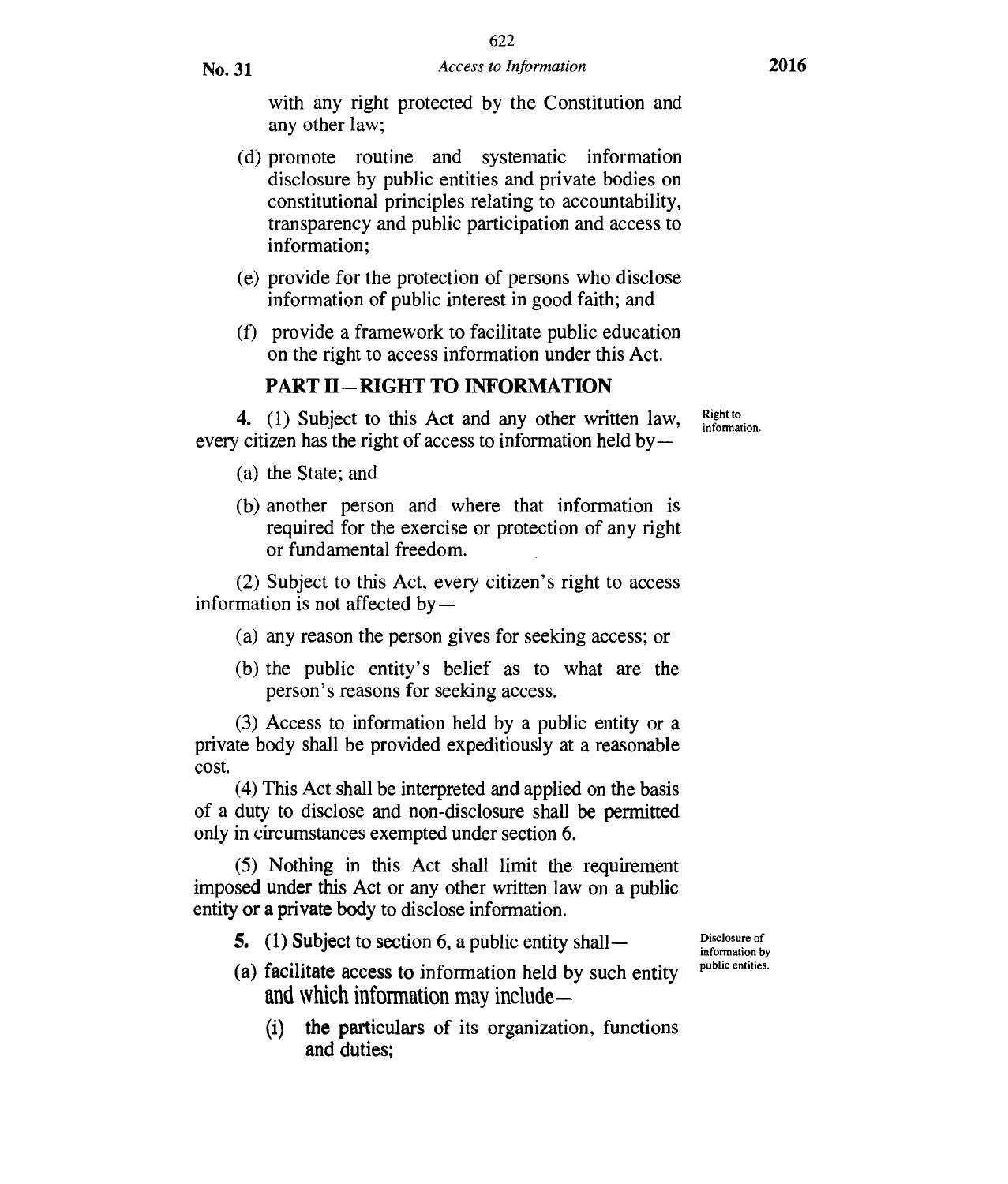- (ii) the powers and duties of its officers and employees;
- (iii) the procedure followed in the decision making process, including channels of supervision and accountability;
- (iv) salary scales of its officers by grade;
- (v) the norms set by it for the discharge of its functions;
- (vi) guidelines used by the entity in its dealings with the public or with corporate bodies, including the rules, regulations, instructions, manuals and records, held by it or under its control or used by its employees for discharging its functions; and
- (vii) a guide sufficient to enable any person wishing to apply for information under this Act to identify the classes of information held by it, the subjects to which they relate, the location of any indexes to be inspected by any person;
- (b) during the year commencing on first January next following the first publication of information under paragraph (a), and during each succeeding year, cause to be published statements updating the information contained in the previous statement or statements published under that paragraph;
- (c) publish all relevant facts while formulating important policies or announcing the decisions which affect the public, and before initiating any project, or formulating any policy, scheme, programme or law, publish or communicate to the public in general or to the persons likely to be affected thereby in particular, the facts available to it or to which it has reasonable access which in its opinion should be known to them in the best interests of natural justice and promotion of democratic principles;
- (d) provide to any person the reasons for any decision taken by it in relation to that person;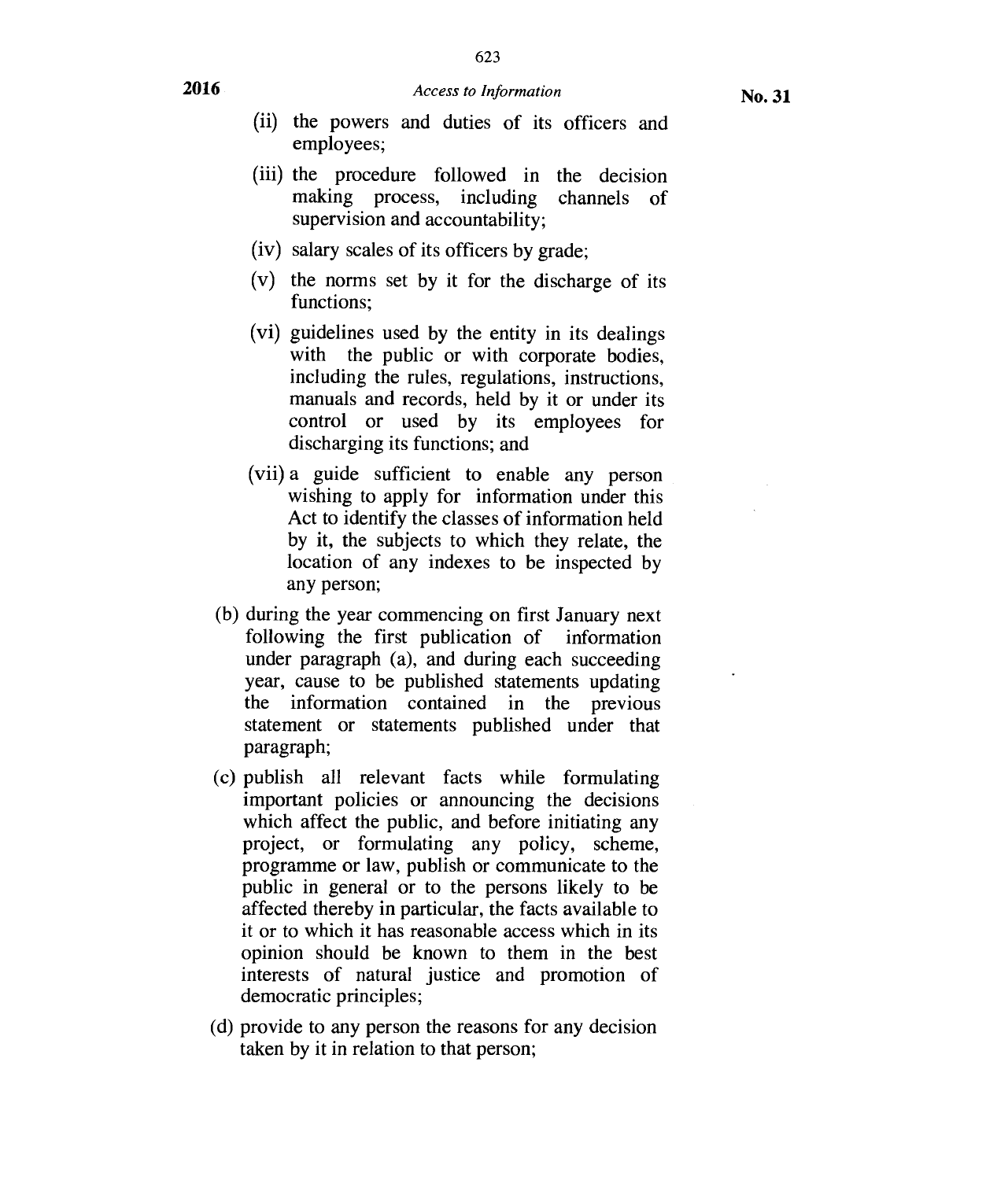- (e) upon signing any contract, publish on its website or through other suitable media the following  $particulars$  in respect of the contract entered into-
	- (i) the public works, goods acquired or rented, and the contracted service, including any sketches, scopes of service and terms of reference;
	- (ii) the contract sum;
	- (iii) the name of the service provider, contractor or individual to whom the contract has been granted; and
	- (iv) the periods within which the contract shall be completed.

(2) Information shall be disseminated taking into consideration the need to reach persons with disabilities, the cost, local language, the most effective method of communication in that local area, and the information shall be easily accessible and available free or at cost taking into account the medium used.

(3) At a minimum, the material referred to in subsection  $(1)$  shall be made available —

- (a) for inspection by any person without charge;
- (b) by supplying a copy to any person on request for which a reasonable charge to cover the costs of copying and supplying them may be made; and
- (c) on the interne, provided that the materials are held by the authority in electronic form.

(4) Subsection (1)(a) shall come into operation twelve months after the commencement of this Act.

> Limitation of right of access to information.

6. (1) Pursuant to Article 24 of the Constitution, the right of access to information under Article 35 of the **Constitution shall be** limited in respect of information whose **disclosure is likely to—** 

**(a) undermine the** national security of Kenya;

- **(b)impede the due** process of law;
- **(c) endanger the safety, health or life of any person;**
- **(d) involve the unwarranted invasion of the privacy of an individual, other than the applicant or the**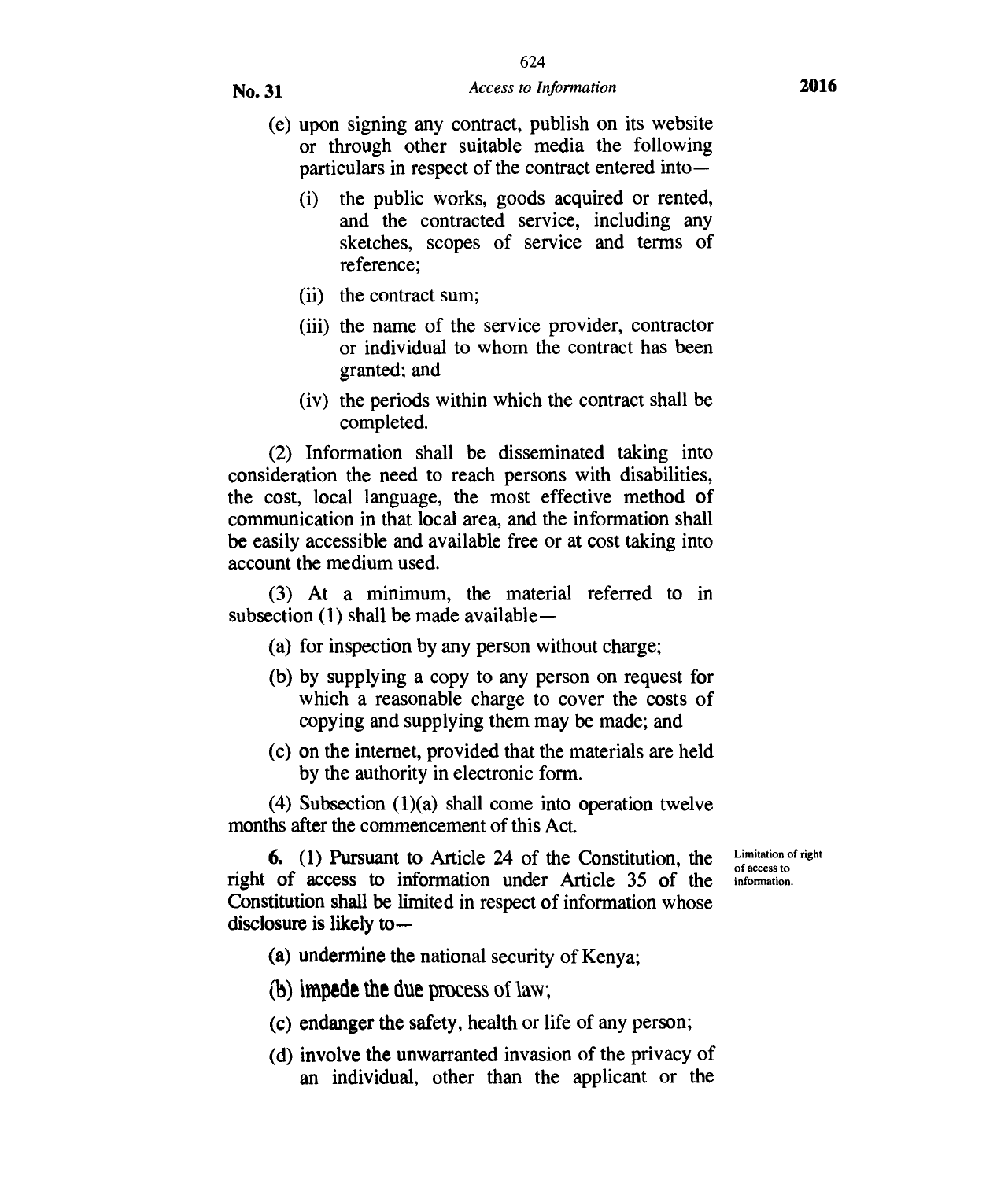625

person on whose behalf an application has, with proper authority, been made;

- (e) substantially prejudice the commercial interests, including intellectual property rights, of that entity or third party from whom information was obtained;
- (f) cause substantial harm to the ability of the Government to manage the economy of Kenya;
- (g) significantly undermine a public or private entity's ability to give adequate and judicious consideration to a matter concerning which no final decision has been taken and which remains the subject of active consideration;
- (h) damage a public entity's position in any actual or contemplated legal proceedings; or
- (i) infringe professional confidentiality as recognized in law or by the rules of a registered association of a profession.

(2) For purposes of subsection  $(1)(a)$ , information relating to national security includes —

- (a) military strategy, covert operations, doctrine, capability, capacity or deployment;
- (b) foreign government information with implications on national security;
- (c) intelligence activities, sources, capabilities, methods or cryptology;
- (d) foreign relations;
- (e) scientific, technology or economic matters relating to national security;
- (f) vulnerabilities or capabilities of systems, installations, infrastructures, projects, plans or protection services relating to national security;
- (g) information obtained or prepared by any government institution that is an investigative body in the course of lawful investigations<br>relating to the detection, prevention or relating to the detection, prevention or suppression of crime, enforcement of any law and activities suspected of constituting threats to national security;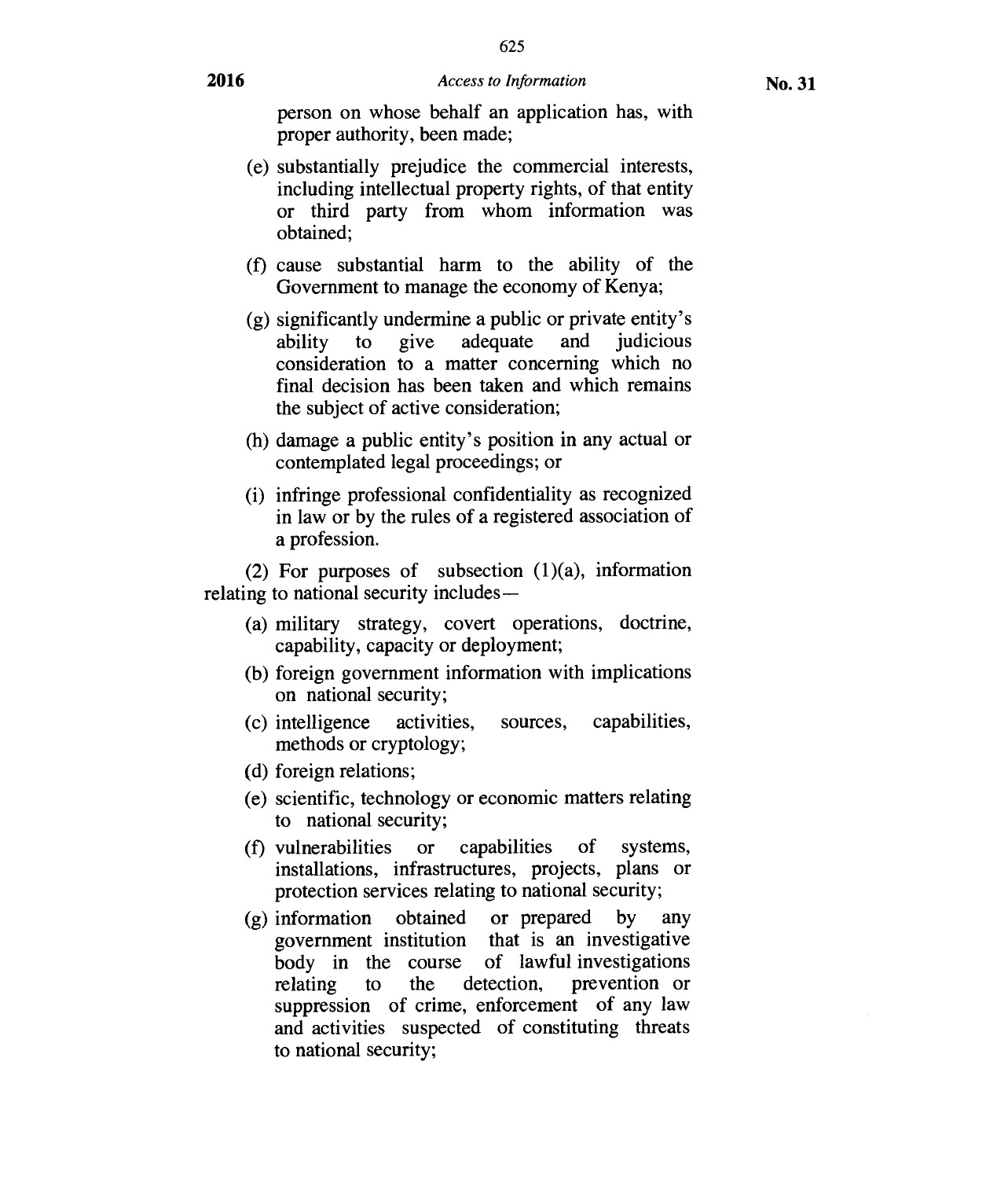- (h) information between the national and county governments deemed to be injurious to the conduct of affairs of the two levels of government;
- (i) cabinet deliberations and records;
- (j) information that should be provided to a State organ, independent office or a constitutional commission when conducting investigations, examinations, audits or reviews in the performance of its functions;
- (k) information that is referred to as classified information in the Kenya Defence Forces Act; and
- (1) any other information whose unauthorized disclosure would prejudice national security.

(3) Subsection (1)(d) and (e) shall not apply if a request for information relates to the results of any product or environmental testing, and the information concerned reveals a serious public safety or environmental risk.

(4) Despite anything contained in subsections (1) and (2), a public entity or private body may be required to disclose information where the public interest in disclosure outweighs the harm to protected interests as shall be determined by a Court.

(5) A public entity is not obliged to supply information to a requester if that information is reasonably accessible by other means.

(6) In considering the public interest referred in subsection (4), particular regard shall be had to the constitutional principles on the need to —

- (a) promote accountability of public entities to the public;
- (b) ensure that the expenditure of public funds is subject to effective oversight;
- (c) promote informed debate on issues of public interest ;
- (d) keep the public adequately informed about the existence of any danger to public health or safety or to the environment; and
- (e) ensure that any statutory authority with regulatory responsibilities is adequately discharging its functions.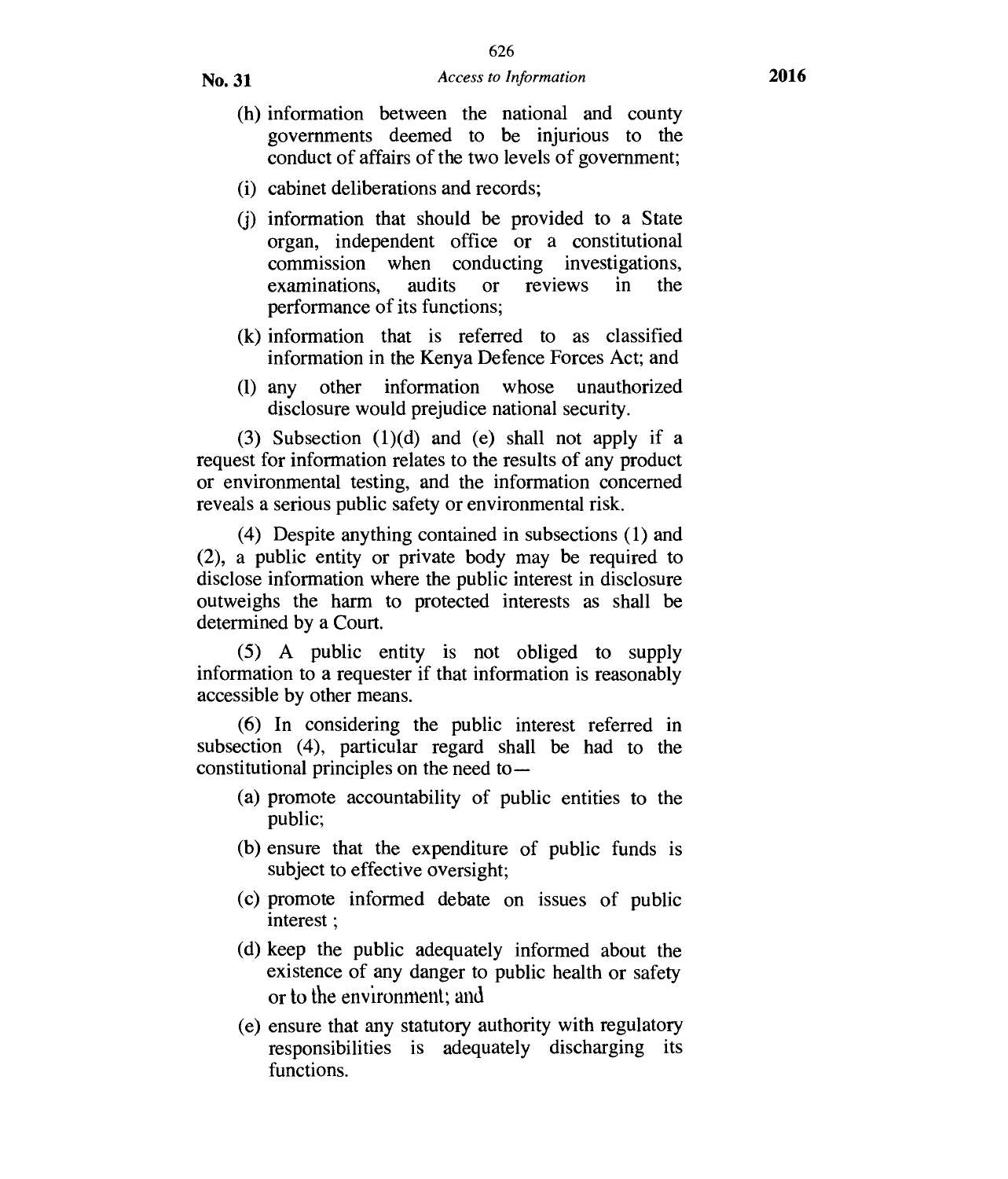627

(7) Unless the contrary is proved by the public entity or private body, information is presumed not to be exempt if the information has been held for a period exceeding thirty years.

## **PART III—ACCESS TO INFORMATION**

**7.** (1) A chief executive officer of a public entity shall be an information access officer for purposes of this Act.

(2) A chief executive officer of a public entity may delegate the performance of his or her duties as an information access officer under this Act to any officer of the public entity.

**8.** (1) An application to access information shall be made in writing in English or Kiswahili and the applicant shall provide details and sufficient particulars for the public officer or any other official to understand what information is being requested.

(2) Where an applicant is unable to make a written request for access to information in accordance with subsection (1) because of illiteracy or disability, the information officer shall take the necessary steps to ensure that the applicant makes a request in manner that meets their needs.

(3) The information officer shall reduce to writing, in a prescribed form the request made under subsection (2) and the information officer shall then furnish the applicant with a copy of the written request.

(4) A public entity may prescribe a form for making an application to access information, **but** any such form shall not be such as to unreasonably delay requests or place an undue burden upon applicants and no application may be rejected on the ground only that the applicant has not used the prescribed form.

**9.** (1) Subject to section 10, a public officer shall make a decision on an application as soon as possible, but in any event, within twenty one days of receipt of the application

(2) Where the information sought concerns the life or liberty of a person, the information officer shall provide the information within forty-eight hours of the receipt of the application.

Designation of information access officer.

Application for access.

Processing of application.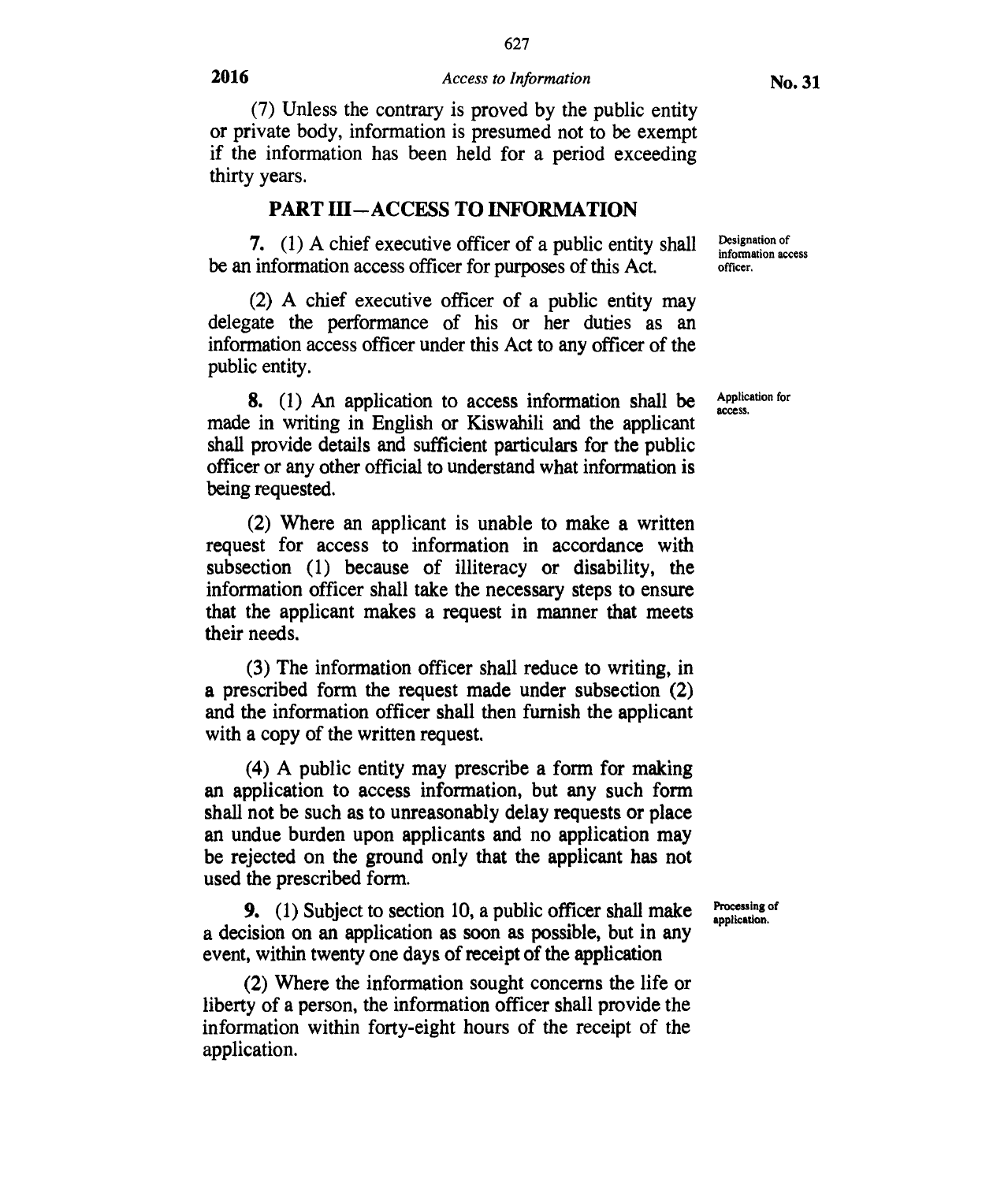(3) The information officer to whom a request is made under subsection (2) may extend the period for response on a single occasion for a period of not more than fourteen days if —

- (a) the request is for a large amount of information or requires a search through a large amount of information and meeting the stipulated time would unreasonably interfere with the activities of the information holder; or
- (b) consultations are necessary so as to comply with the request and the consultations cannot be reasonably completed within the stipulated time.

(4) As soon as the information access officer has made a decision as to whether to provide access to information, he or she shall immediately communicate the decision to the requester, indicating —

- (a) whether or not the public entity or private body holds the information sought;
- (b) whether the request for information is approved:
- (c) if the request is declined the reasons for making that decision, including the basis for deciding that the information sought is exempt, unless the reasons themselves would be exempt information; and
- (d) if the request is declined, a statement about how the requester may appeal to the Commission";

(5) A public officer referred to in subsection (1) may seek the assistance of any other public officer as the first mentioned public officer considers necessary for the proper discharge of his or her duties and such other public officer shall render the required assistance.

(6) Where the applicant does not receive a response to an application within the period stated in subsection (1), the application shall be deemed to have been rejected.

> Transfer of application.

10. (1) An information access officer may, not later than five days from the date of receipt of an application, transfer the application or any relevant part of it, to another public entity, if the information requested is held by that other public entity.

(2) Where an application is transferred under subsection (1), an information access officer shall inform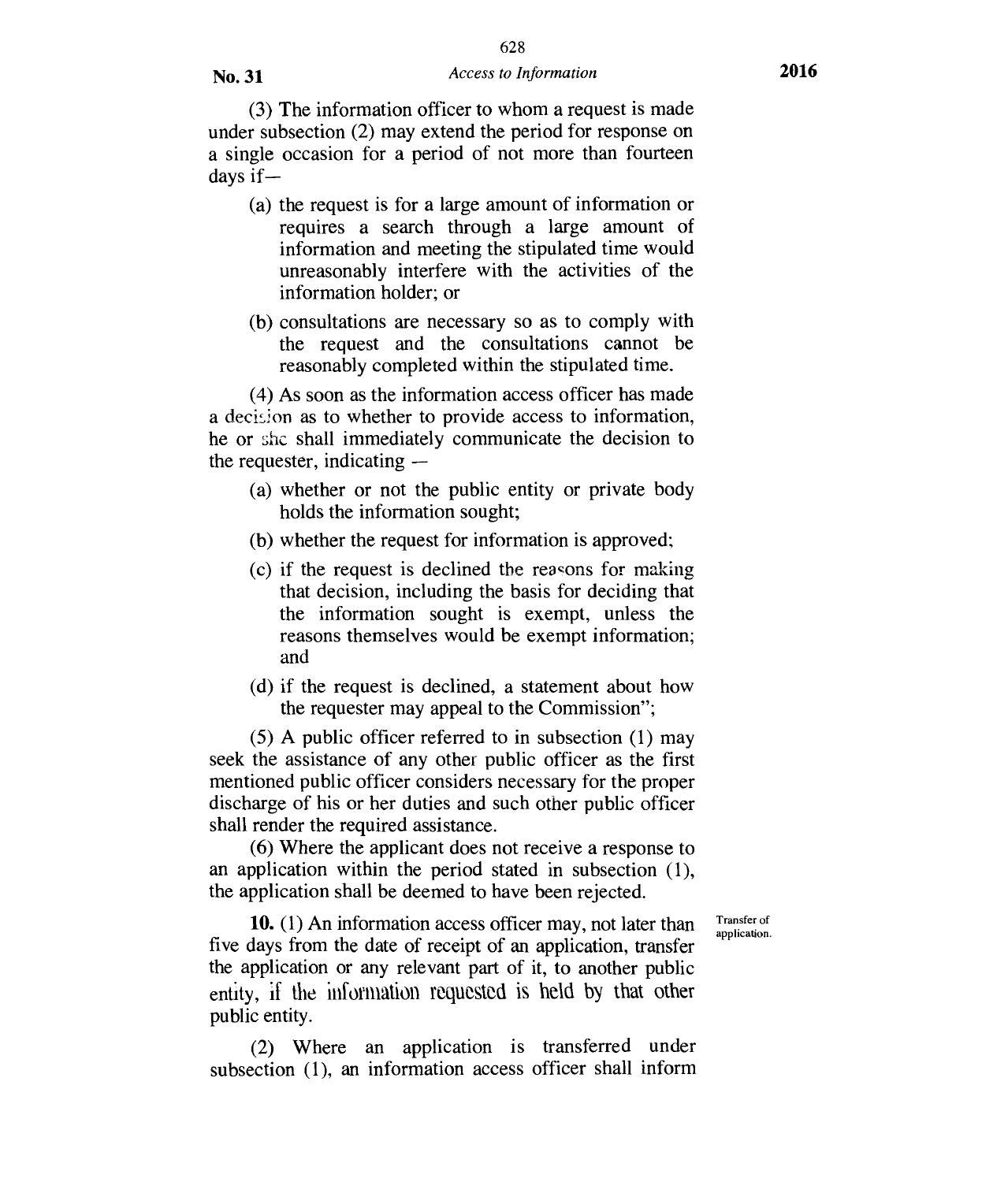629

the applicant immediately but in any event not later than seven days from the date of receipt of the application, about such transfer.

(3) A public entity to which an application is referred by an information access officer under subsection (1) shall make a decision on the application within twenty-one days from the date that the application was first made.

(4) The provisions of this section shall apply with the necessary modification to an application for access to information that is made to a private body to which this Act applies.

11. (1) Where a decision is taken to provide the information applied for, an information access officer shall send to the applicant a written response within fifteen working days of receipt of the application, advising —

- (a) that the application has been granted;
- (b) that the information will be contained in an edited copy, where applicable;
- (c) the details of any fees or further fees to be paid for access, together with the calculations made to arrive at the amount of the fee;
- (d) the method of payment of such fees, if any;
- (e) the proposed process of accessing the information once the payment if any is made; and
- (f) that an appeal may be made to the Commission in respect of the amount of fees required or the form of access proposed to be provided.

(2) Subject to subsection (3), upon receipt of the fee payable, an information access officer shall provide the information to the applicant or permit the relevant inspection immediately but in any event not later than two working days from the date of receipt of the payment.

(3) Any information to be made accessible to an applicant shall be produced forthwith at the place where it is kept, for inspection in the form in which it is held unless the applicant requests that it be made available in another form and, if it is practicable to do so, such information may be copied, reproduced or used for conversion to a sound transmission at the expense of the applicant.

Providing access to information.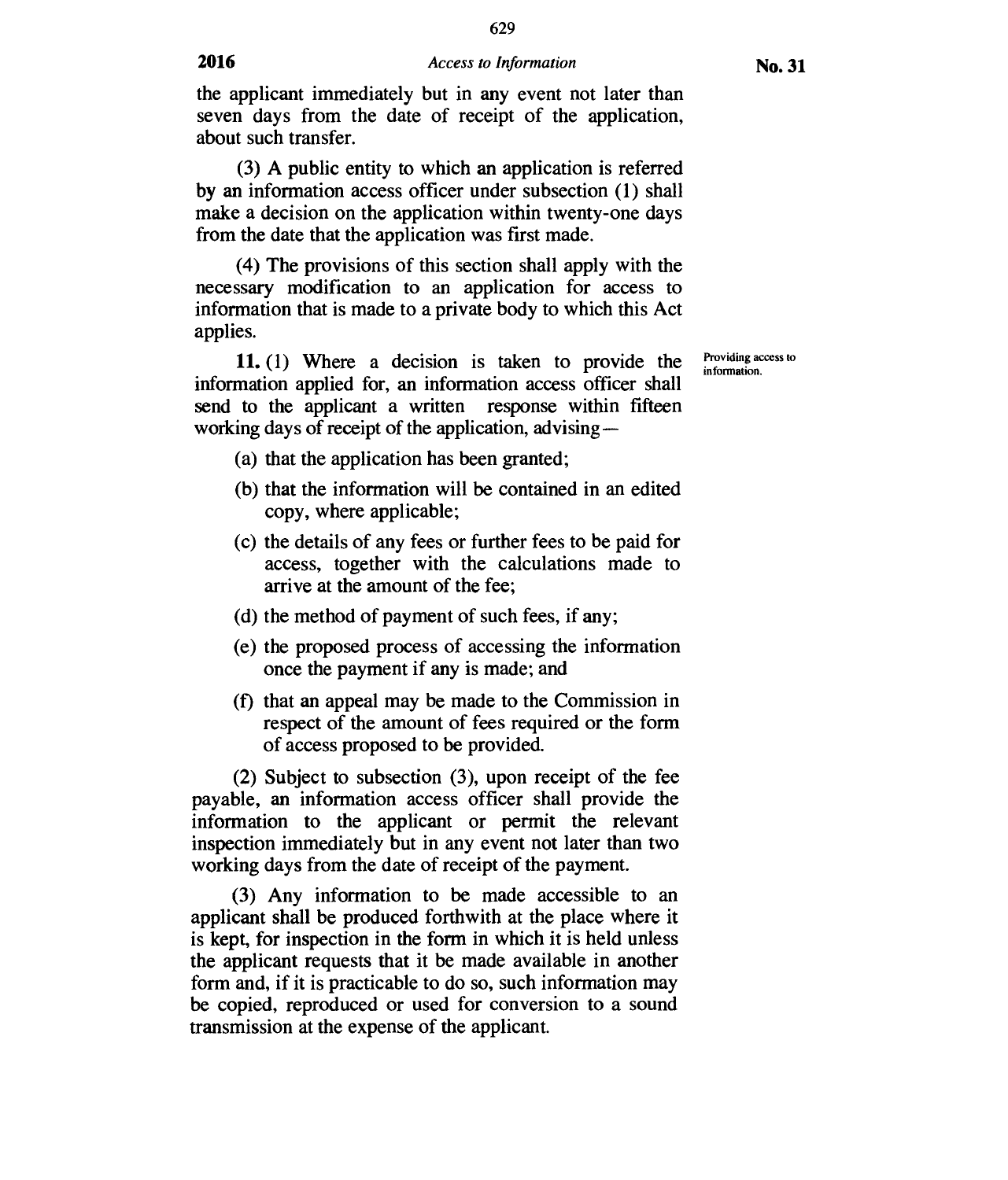630

(4) Where a request for information is to a private body, subsections (1), (2), and (3) shall apply with necessary changes made.

**12.** (1) No fee may be levied in relation to the submission of an application.

(2) A public entity or private body from which an application for access to information has been made may charge a prescribed fee for the provision of the information and the fee shall not exceed the actual costs of making copies of such information and if applicable, supplying them to the applicant.

(3) Subject to subsection (2), the Cabinet Secretary shall make regulations prescribing the fees payable for expenses incurred in providing information to an applicant.

**13.** (1) At the request of the applicant, a public entity or private body shall within reasonable time, at its own expense, correct, update or annotate any personal information held by it relating to the applicant, which is out of date, inaccurate or incomplete.

(2) A request under this section shall be made in writing to the public entity responsible for the maintenance of the record system containing the out of date, inaccurate or incomplete information and shall —

- (a) state that it is a request to amend certain personal information relating to the applicant;
- (b) specify the personal information that is to be amended indicating how such information is out of date, inaccurate or incomplete; and
- (c) specify the remedy sought by the applicant.

## **PART IV—REVIEW OF DECISIONS BY THE COMMISSION**

**14.** (1) Subject to subsection (2), an applicant may apply in writing to the Commission requesting a review of any of the following decisions of a public entity or private body in relation to a request for access to information—

- (a) a decision refusing to grant access to the information applied for;
- (b) a decision granting access to information in edited form;

Review of decisions by the Commission.

Correction of information.

Fees.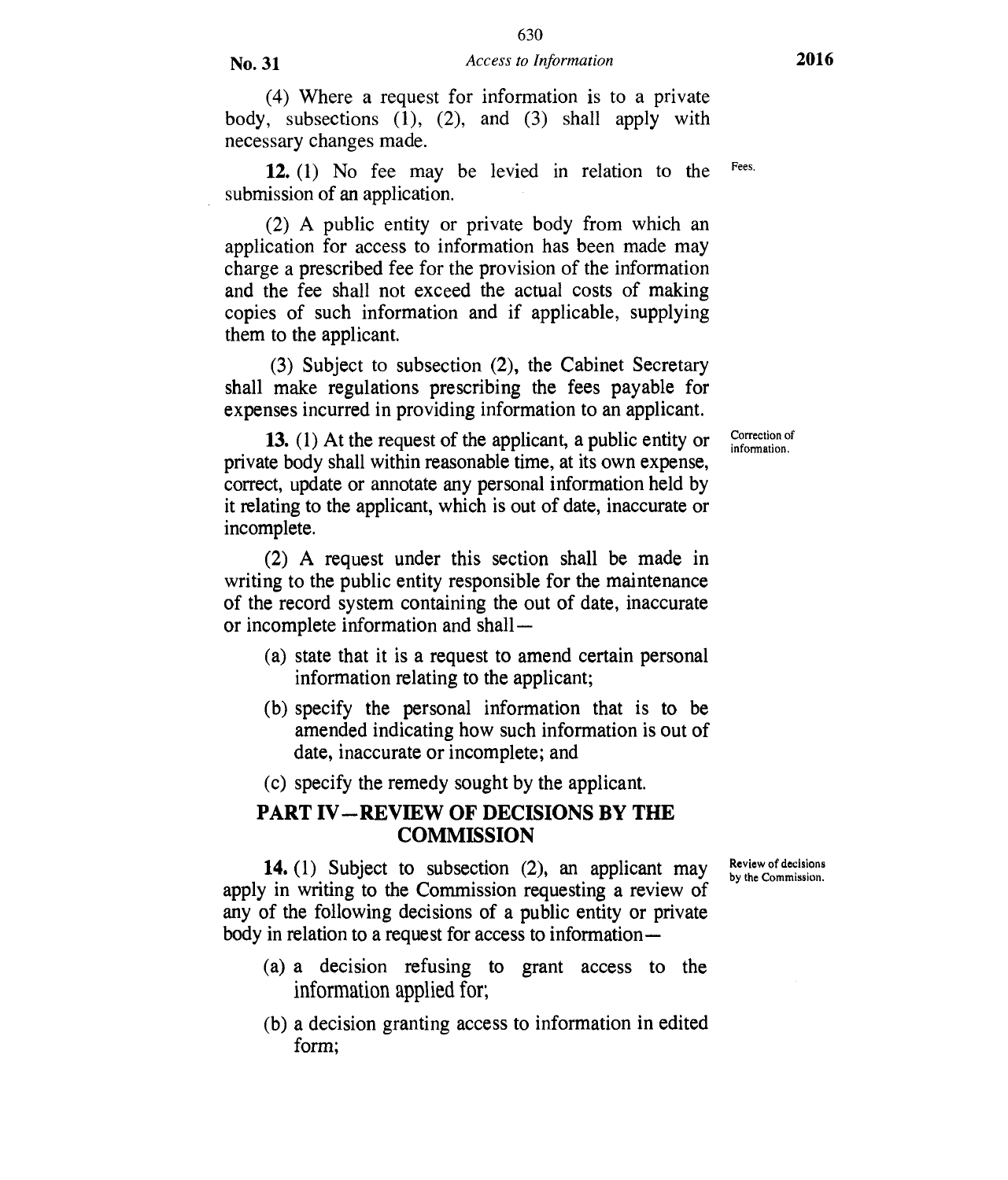631

- (c) a decision purporting to grant access, but not actually granting the access in accordance with an application;
- (d) a decision to defer providing the access to information;
- (e) a decision relating to imposition of a fee or the amount of the fee;
- (f) a decision relating to the remission of a prescribed application fee;
- (g) a decision to grant access to information only to a specified person; or
- (h) a decision refusing to correct, update or annotate a record of personal information in accordance with an application made under section 13.

(2) An application under subsection (1) shall be made within thirty days, or such further period as the Commission may allow, from the day on which the decision is notified to the applicant.

(3) The Commission may, on its own initiative or upon request by any person, review a decision by a public entity refusing to publish information that it is required to publish under this Act.

(4) The procedure for submitting a request for a review by the Commission shall be the same as the procedure for lodging complaints with the Commission stipulated under section 22 of this Act or as prescribed by the Commission.

15.In reviewing a decision in terms of this Act, the Commission may, where necessary, give notice to any third party to whom the information relates unless the necessary steps to locate the third party have been unsuccessful.

16.(1) A person shall not be penalized in relation to any employment, profession, voluntary work, contract, membership of an organization, the holding of an office or in any other way, as a result of having made or proposed to make a disclosure of information which the person obtained in confidence in the course of that activity, if the disclosure is of public interest.

Notice to interested party.

Protection of person making disclosure,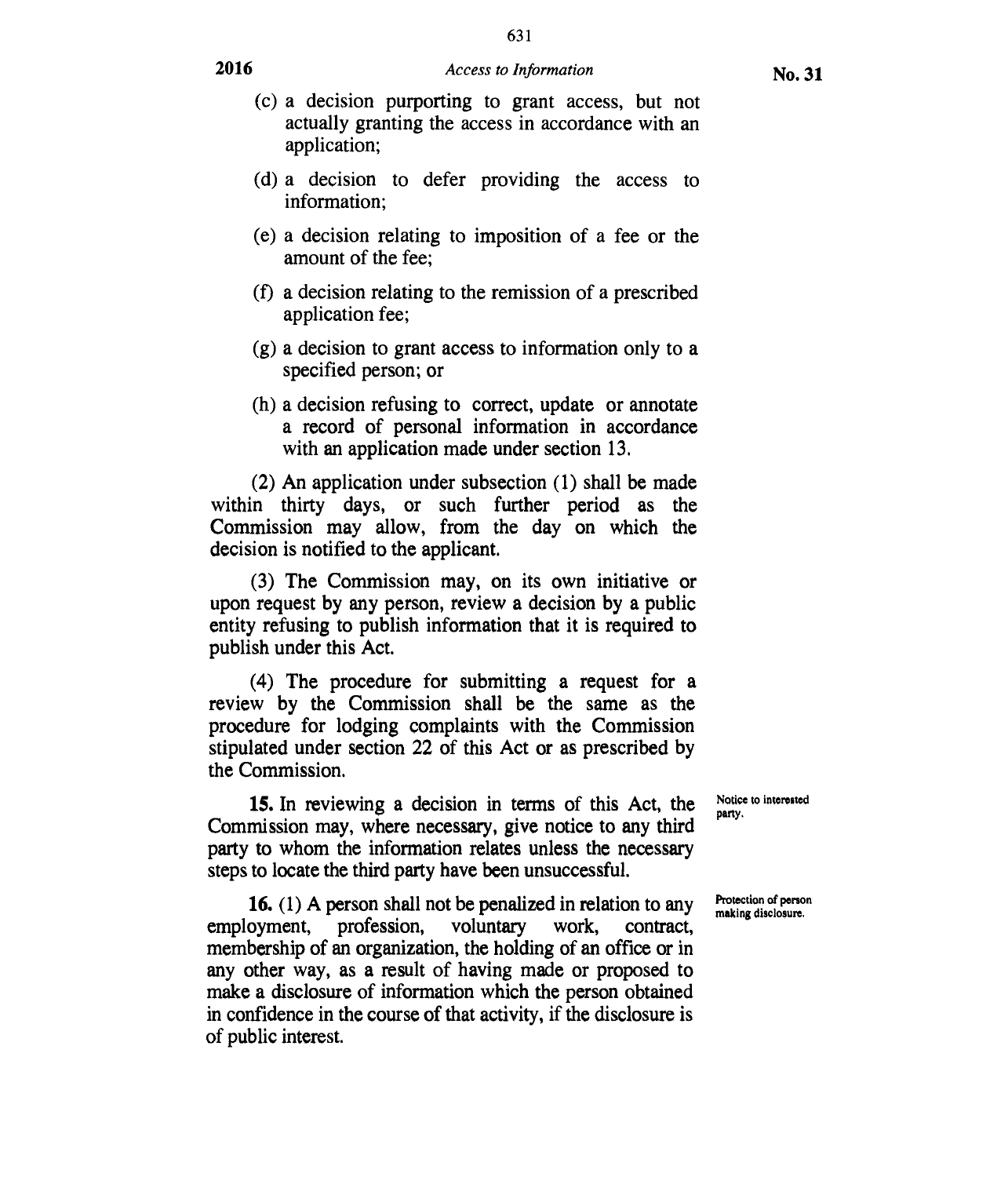632

(2) For purposes of subsection (1), a disclosure which is made to a law enforcement agency or to an appropriate public entity shall be deemed to be made in the public interest.

(3) A person shall make a disclosure under subsection (1) or (2) where such person has reasonable belief in the veracity of the information.

(4) Any person who provides false information maliciously intended to injure another person commits an offence and is liable, on conviction, to a fine not exceeding five hundred thousand shillings or to imprisonment for a term not exceeding three years, or to both.

(5) Disclosure of information under subsection (1) and (2) includes information on —

- (a) violations of the law, including human rights violations;
- (b) mismanagement of funds;
- (c) conflict of interest;
- (d) corruption;
- (e) abuse of public office; and
- (f) dangers of public health, safety and the environment.

(6) For the purpose of this section, a person is penalized if the person is dismissed, discriminated against, made the subject of reprisal or other form of adverse treatment or is denied any appointment, promotion or advantage that otherwise would have been provided or any other personnel action provided under the law relating to whistle blower, and the imposition of any such penalty in contravention of this section shall be actionable as a tort.

(7) Any term of any settlement arising from a claim under this section, insofar as it purports to impose an obligation of confidentiality on any party to the settlement in respect of information which is accurate and which was or was proposed to be disclosed, shall be unenforceable.

(8) In any proceedings for an offence for contravention of any statutory prohibition or restriction on the disclosure of information, it shall be a defence to show  $that -$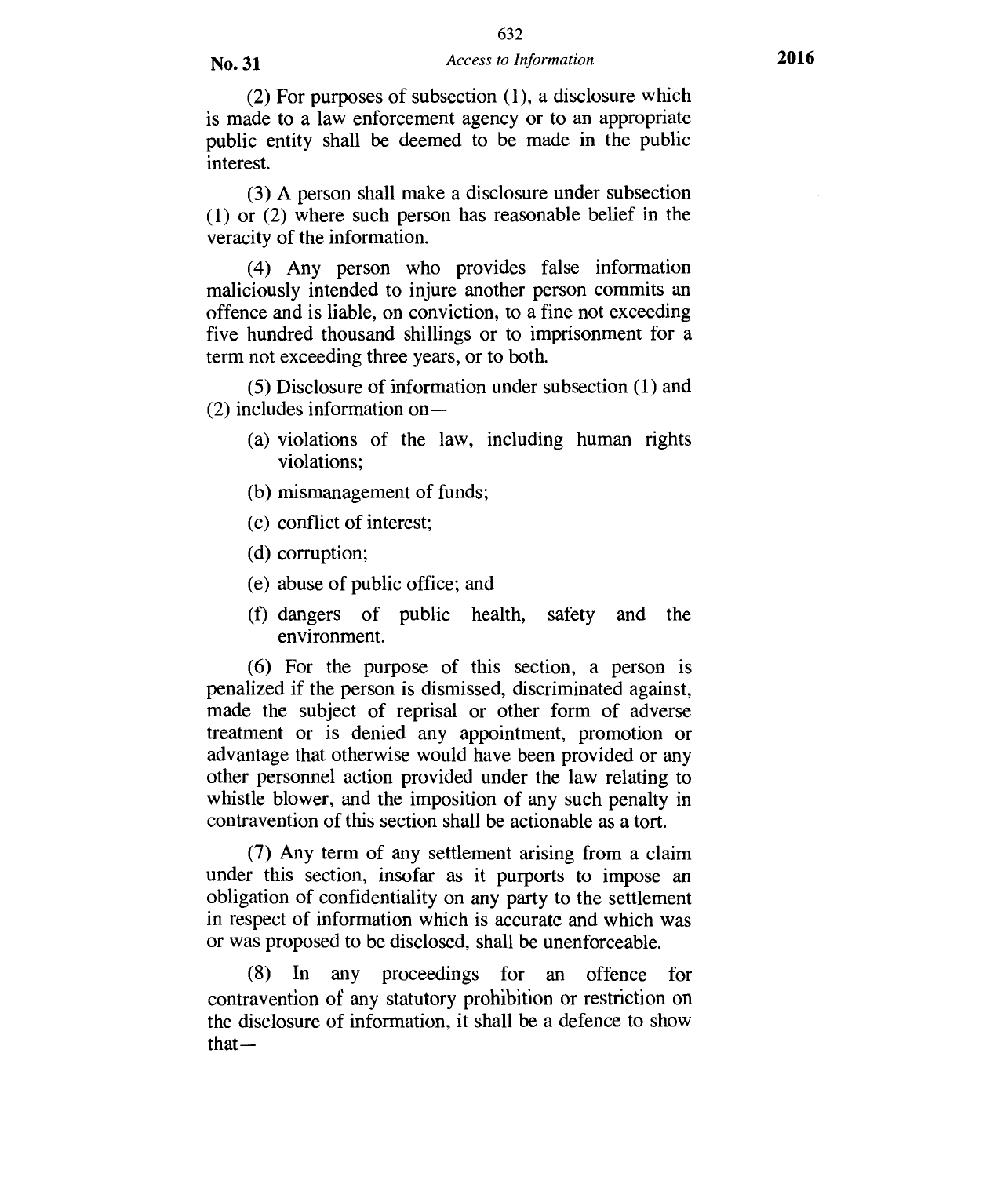633

(b) where the offence is alleged to have been committed by a public officer or Government contractor and involves the disclosure of information obtained by the person in the person's position as such, the defendant had, before making the disclosure, complied with the provisions of subsection (3).

**17.** (1) In this section, "records" means documents or other sources of information compiled, recorded or stored in written form or in any other manner and includes electronic records.

- (2) Every public entity shall keep and maintain—
- (a) records that are accurate, authentic, have integrity and useable; and
- (b) its records in a manner which facilitates the right of access to information as provided for in this Act.

(3) At a minimum, to qualify to have complied with the duty to keep and maintain records under subsection (2), every public entity shall —

- (a) create and preserve such records as are necessary to document adequately its policies, decisions, procedures, transactions and other activities it undertakes pertinent to the implementation of its mandate;
- (b) ensure that records in its custody, including those held in electronic form, are maintained in good order and condition; and
- (c) not later than three years from the date from which this Act begins to apply to it, computerize its records and information management systems in order to facilitate more efficient access to information.

**18.** (1) Where an application to access information has been made to a public entity under section 8 and the applicant would have been entitled, subject to payment of any fee, to provision of any information in accordance with

Offence of alteration, defacement, blocking, erasure, etc.

Management of records.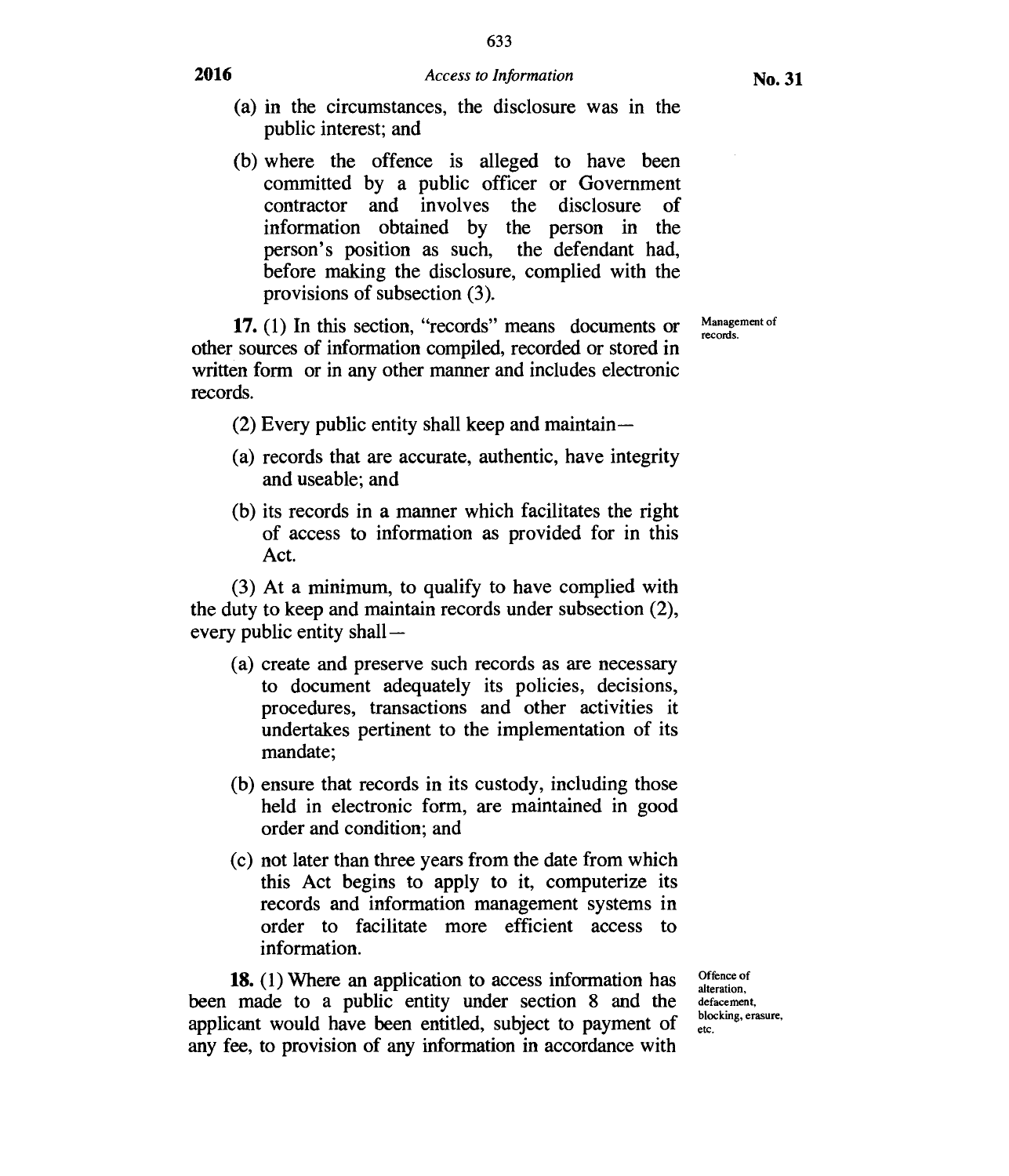that section, any person to whom this section applies commits an offence if he alters, defaces, blocks, erases, destroys or conceals any record held by the public entity, with the intention of preventing the disclosure by that entity of all, or any part, of the information provision of which the applicant would have been entitled.

(2) Subsection (1) applies to the public entity and to any person who, is employed by, is an officer of, or is subject to the direction of, the public entity.

(3) A person convicted of an offence under subsection (1) shall be liable to a fine not exceeding five hundred thousand shillings or to imprisonment for a term not exceeding one year, or to both.

**19.** Where any information provided by a public entity or private body to an applicant under section 11 was supplied to the public entity or private body by a third person, the publication to the applicant of any defamatory matter contained in the information shall be privileged unless the publication is shown to have been made with malice.

## **PART V— CONFERMENT ON THE COMMISSION OF OVERSIGHT AND ENFORCEMENT FUNCTIONS AND POWERS**

**20.** (1) The Commission is hereby granted the powers of oversight and enforcement of this Act.

(2) In the performance of its functions under this Act, the Commission shall be guided by the national values and principles of the Constitution.

(3) The Commission shall designate one of the Commissioners as "Access to Information Commissioner" with specific responsibility of performing the functions assigned to the Commission under this Act.

**21.** (1) The functions of the Commission shall be to—

- (a) investigate, on its initiative or upon complaint made by any person or group of persons, violation of the provisions of this Act;
- (b) request for and receive reports from public entities with respect to the implementation of this Act and of the Act relating to data protection and to assess and act on those reports with a view to assessing

Defamatory matter in information released.

Role of the Commission.

Functions of the Commission.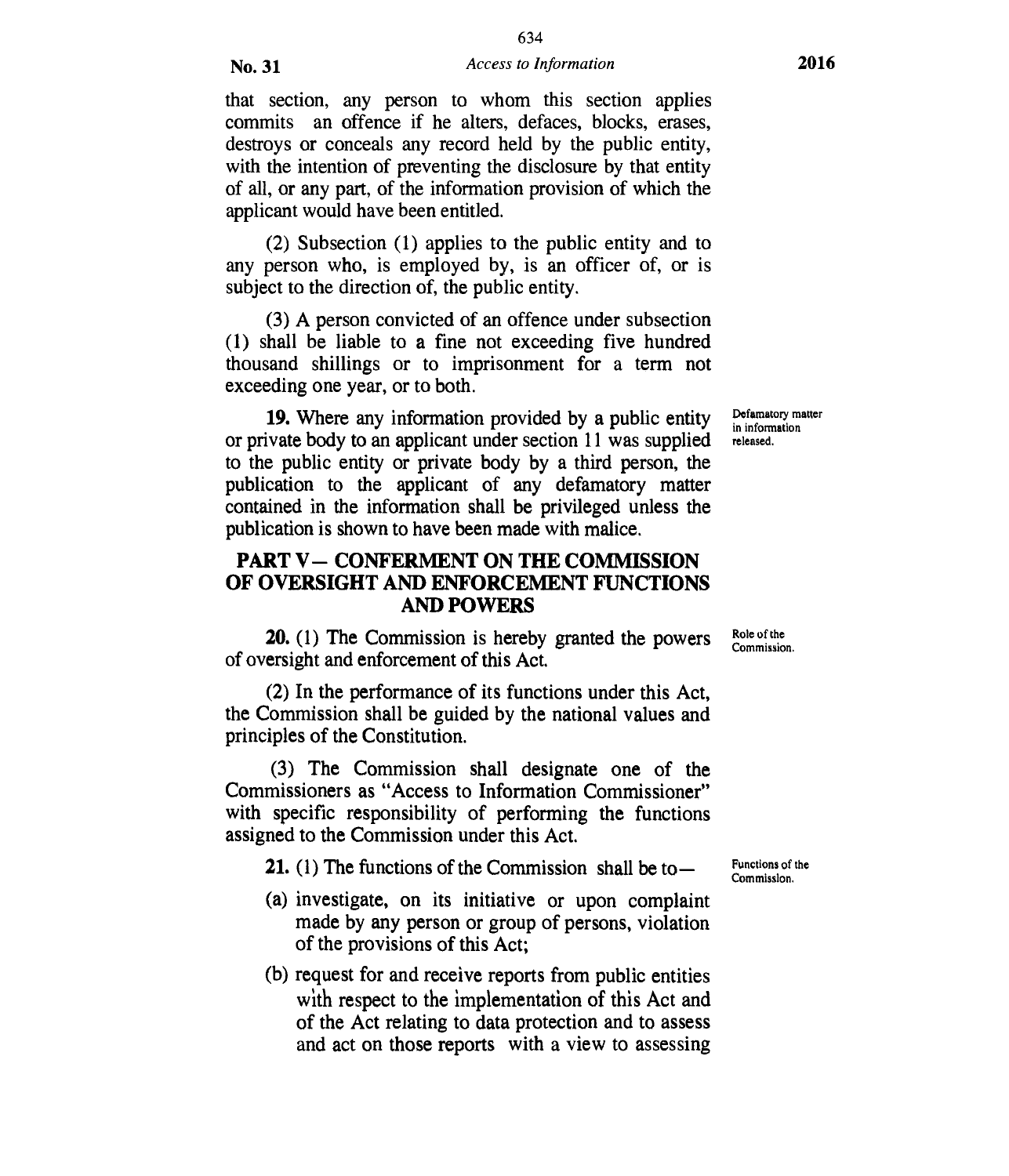635

and evaluating the use and disclosure of information and the protection of personal data;

- (c) develop and facilitate public education awareness and develop programmes on right to access to information and right to protection of personal data;
- (d) work with public entities to promote the right to access to information and work with other regulatory bodies on promotion and compliance with data protection measures in terms of legislation;
- (e) monitor state compliance with international treaty obligations relating to freedom of and right of access to information and protection of personal data;
- (f) hear and determine complaints and review decisions arising from violations of the right to access to information;
- (g) promote protection of data as provided for under this Act or the Constitution; and
- (h) perform such other functions as the Commission may consider necessary for the promotion of access to information and promotion of data information and promotion of data protection.

(2) The Commission shall have all the powers as are provided for under this Act, its constitutive Act and the Constitution as are necessary for the performance of its functions under this Act.

(3) The decisions of the Commission shall be binding on the national and county governments.

> Inquiry into complaints.

**22.** (1) A person wishing to lodge a complaint under this Act shall do so orally or in writing to the secretary or such other person as may be duly authorized by the Commission for that purpose.

(2) A complaint lodged under subsection (1) shall be in such form and contain such particulars as the Commission may, from time to time, prescribe.

(3) Upon receipt of a complaint under subsection (1), the Commission may—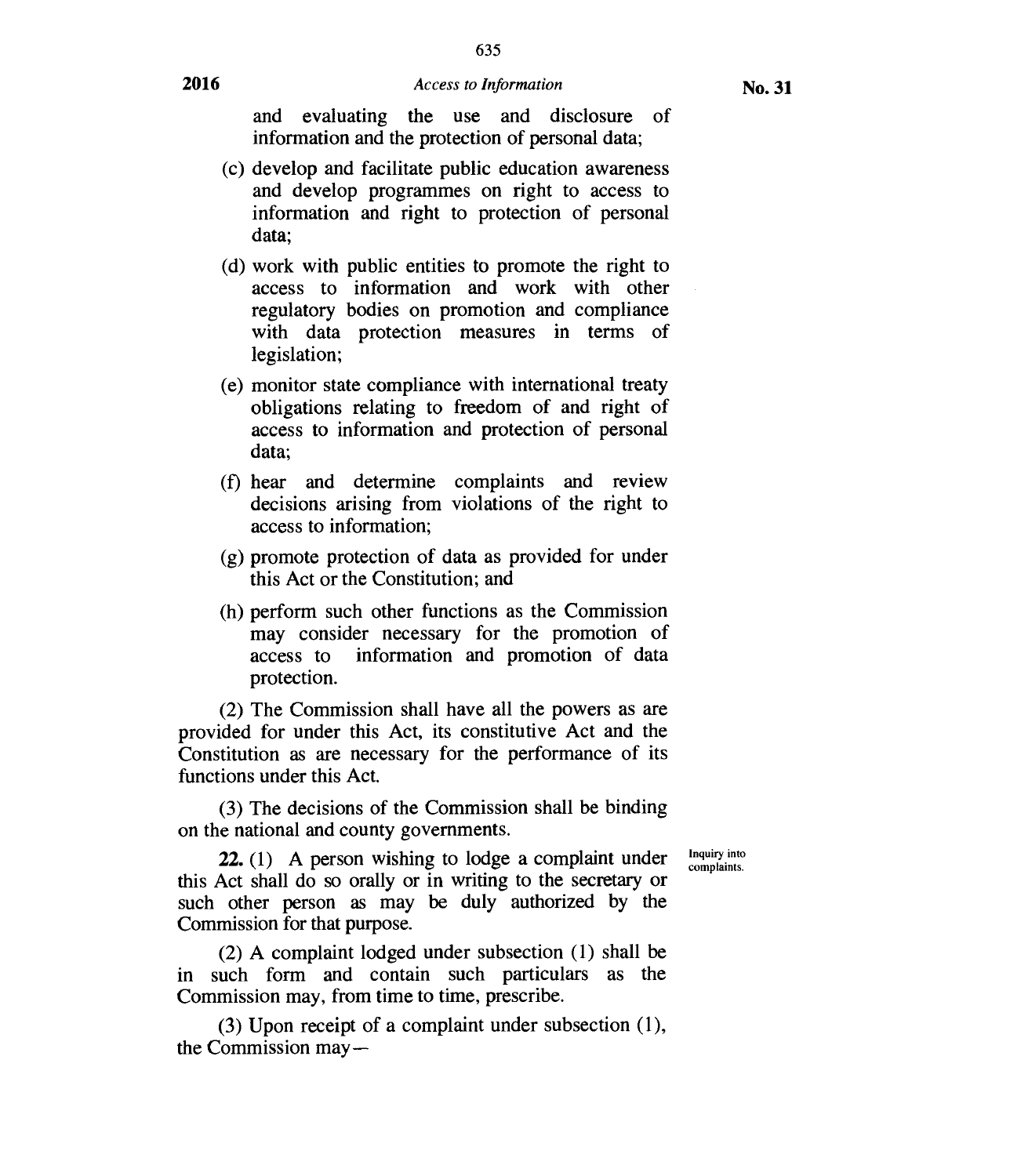- (a) call for information or a report regarding such complaint from the public entity or any other body within such reasonable time as may be specified by the Commission and —
	- (i) if the information or report called for is not received within the time stipulated by the Commission, the Commission may proceed to inquire into the complaint without such information or report; and
	- (ii) if on receipt of the information or report the Commission is satisfied either that no further action is required or that the required action has been initiated by the public entity, the Commission shall, in writing, inform the complainant accordingly and take no further action; or
- (b) without prejudice to paragraph (a), initiate such inquiry as it considers necessary, having regard to the nature of the complaint.

**23.** (1) In the performance of its functions under this Act, the Commission shall have the power toPowers of the Commission.

- (a) issue summonses or other orders requiring the attendance of any person before the Commission and the production of any document or record relevant to any investigation by the Commission;
- (b) question any person in respect of any subject matter under investigation before the Commission; and
- (c) require any person to disclose any information within such person's knowledge relevant to any investigation by the Commission.

(2) The Commission may, if satisfied that there has been an infringement of the provisions of this Act, order —

- (a) the release of any information withheld unlawfully;
- (b) a recommendation for the payment of compensation; or
- (c) any other lawful remedy or redress.

(3) A person who is not satisfied with an order made by the Commission under subsection (2) may appeal to the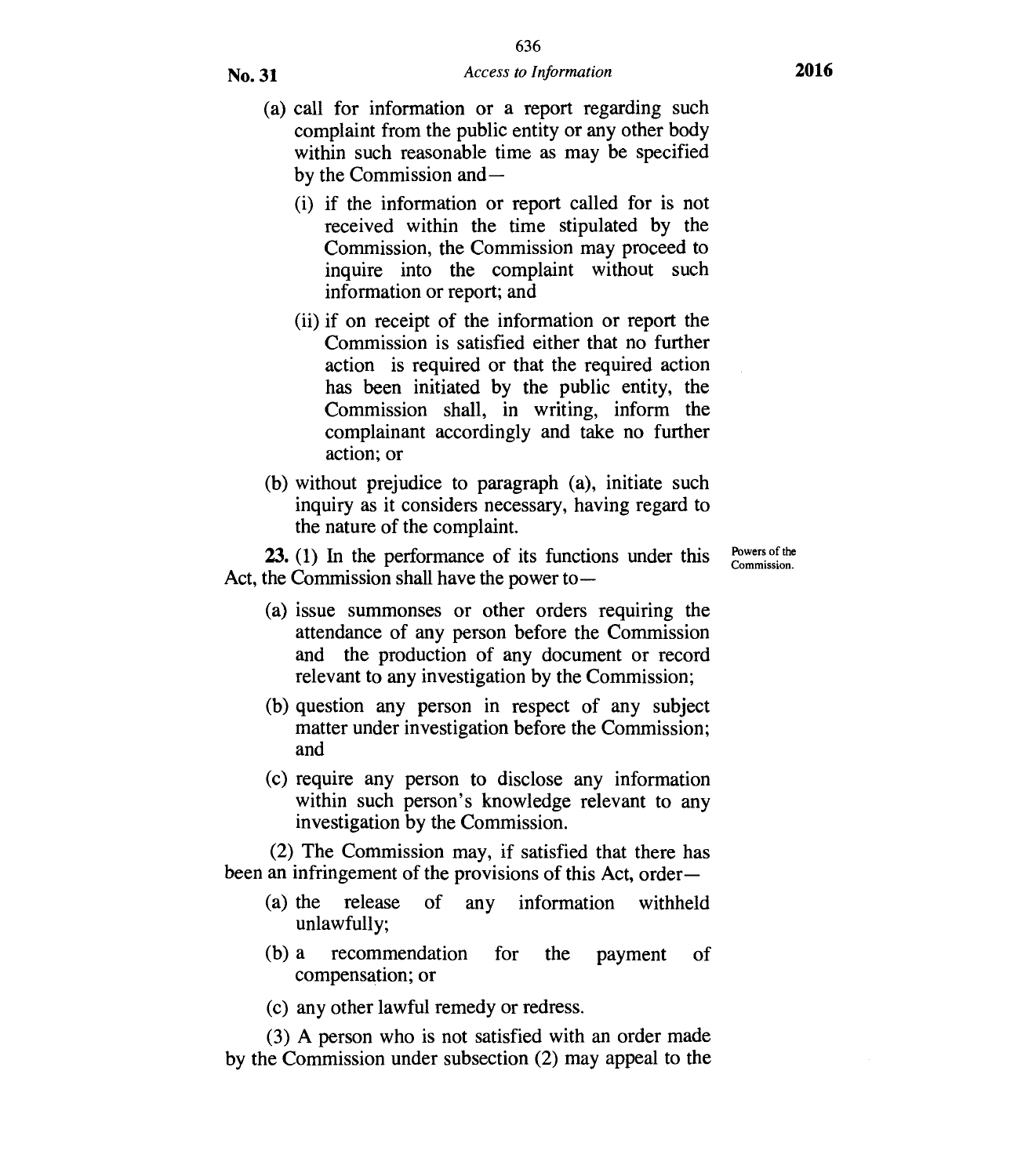637

(4) An order of the Commission under subsection (2) may be filed in the High Court by any party thereto in such manner as the Commission may, in regulations made in consultation with the Chief Justice, prescribe and such party shall give written notice of the filing of the order to all other parties within thirty days of the date of the filing of the order.

(5) If no appeal is filed under subsection (3), the party in favour of whom the order is made by the Commission may apply *ex-parte* by summons for leave to enforce such order as a decree, and the order may be executed in the same manner as an order of the High Court to the like effect.

(6) Public entities and relevant private bodies shall provide to the Commission such reports as required by the Act.

(7) The Commission shall, in consultation with the public, develop and publicize guidelines detailing the reporting requirements including the manner, means and timeframes that apply to public entities and relevant private bodies.

(8) The Commission may request any further information from the public entity or the relevant private body to facilitate and enhance monitoring at any time and may issue an order compelling the provision of such further information.

**24.** (1) The Commission may, for the purpose of conducting any investigation pertaining to an inquiry, utilize the services of any public officer or investigation agency of the Government and where a public officer is so utilized under this subsection, the Commission shall pay such expenses as may be incurred by the public officer or agency for the service rendered.

(2) For the purpose of investigating any matter pertaining to an inquiry, a public servant or agency whose services are utilized under subsection (1) may, subject to the direction and control of the Commission—

(a) summon and enforce the attendance of any person for examination;

Powers relating to investigation.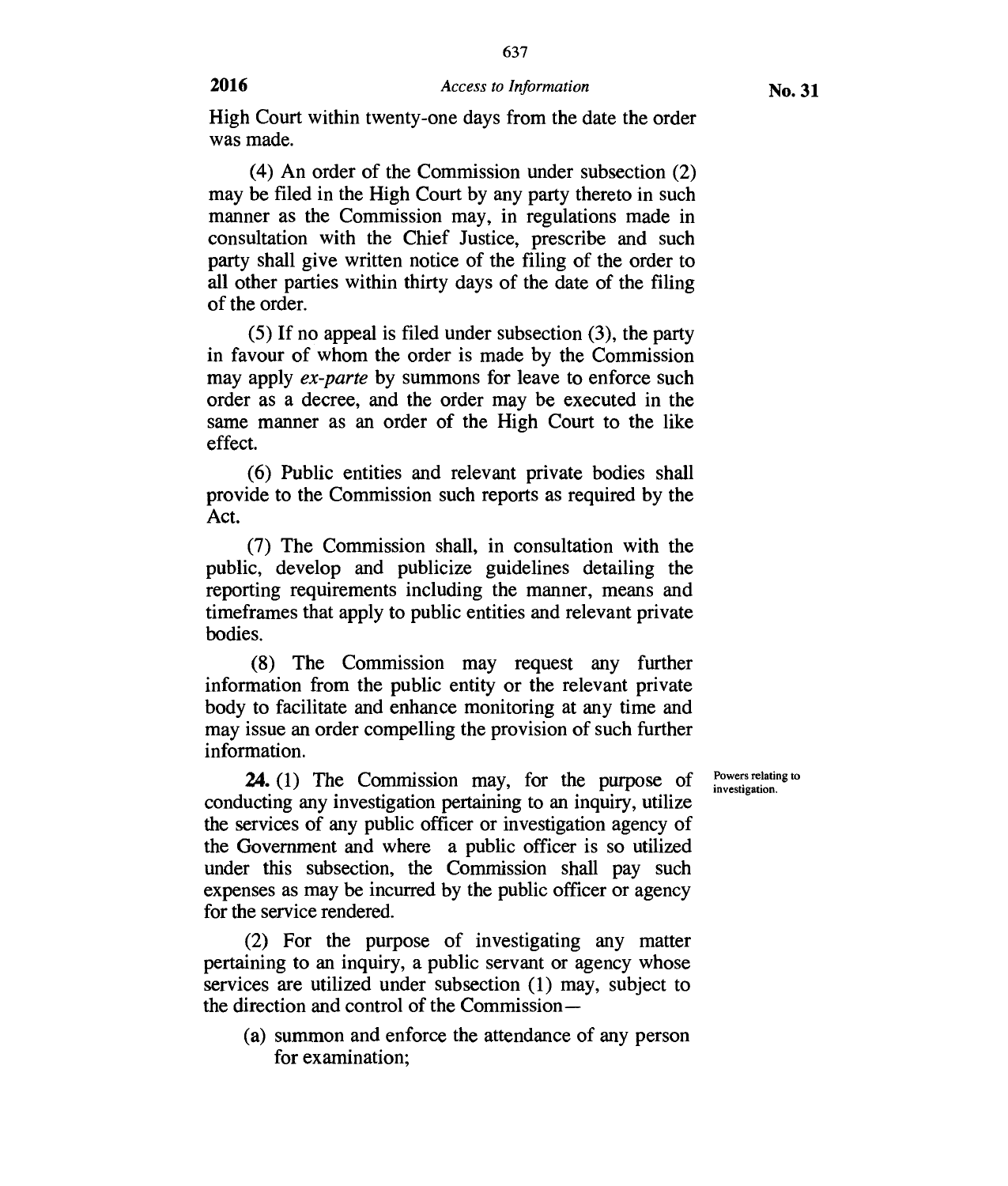- (b) require the discovery and production of any information;
- (c) subject to the provisions of this Act, requisition any public records or copy thereof from any public officer; and
- (d) take a statement under oath in relation to any investigation it is undertaking.

(3) The provisions of section 23 shall apply in relation to any statement made by a person before any public officer or agency whose services are utilized under subsection (1) as they apply in relation to any statement made by a person in the course of giving evidence before the Commission.

(4) The public officer or agency whose services are utilized under subsection (1) shall investigate into any matter pertaining to the inquiry and submit a report thereon to the Commission in that behalf.

(5) The Commission shall satisfy itself on the correctness of the facts stated and the conclusion, if any, arrived at in the report submitted to it under subsection (4) and for that purpose, the Commission may make such inquiry, including the examination of any person who conducts or assists in the investigation, as it considers necessary.

## **PART VI—PROVISIONS ON DELEGATED POWERS**

Regulations.

**25.** (1) The Cabinet Secretary may, in consultation with the Commission, make regulations, prescribing anything required by this Act to be prescribed or generally for the better carrying into effect the provisions of this Act .

(2) Without prejudice to the generality of subsection (1), the regulations may provide for —

- (a) the manner in which applications under this Act shall be made;
- (b) the form in which information requested under this Act shall be supplied;
- (c) the making of an application for personal information by representatives of the person to whom the information relates;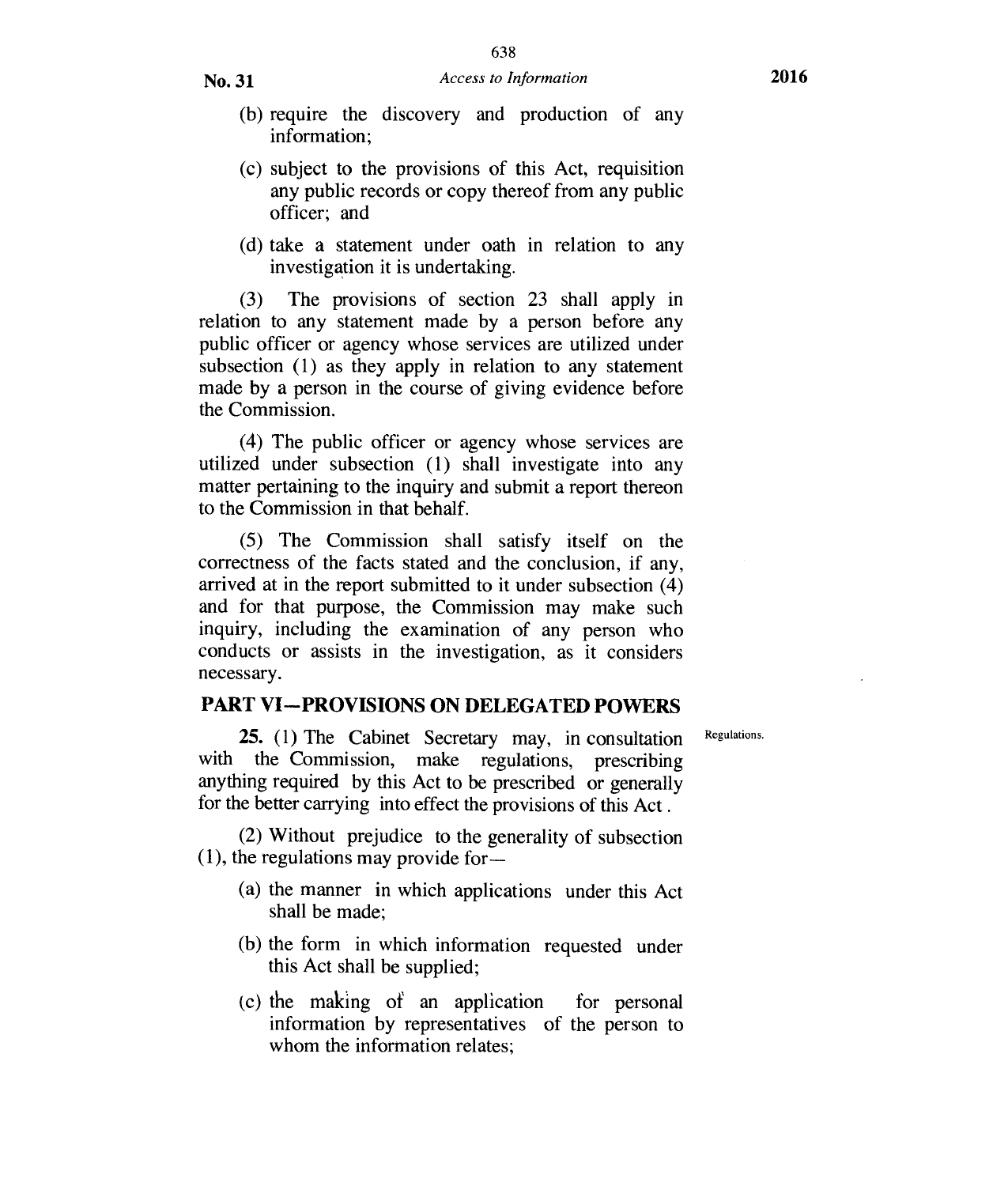639

- (d) the measures to be taken by public entities to facilitate the exercise by persons of their rights under this Act;
- (e) the measures to be taken by public entities to ensure that adequate records are created and maintained by the entities;
- (f) the procedures for the making of an application by a complainant for the review by the Commission, of a decision made by a public entity relating to access to information;
- (g) the procedure to be followed by a public entity in consulting with a third party before giving access to information obtained by it from that party;
- (h) the procedures requiring a public entity to ensure that personal information is accurate;
- (i) compensation to be sought by an individual who has suffered damage as a result of the holding of inaccurate information about the individual's personal affairs by a public entity;
- (j) the records that public entities shall be required to keep; or
- (k) such matters as are contemplated by or necessary for giving full effect to this Act and for its due administration.

(3) For the purposes of Article 94 (6) of the Constitution —

(a) the purpose and objective of the delegation under this section is to enable the Cabinet Secretary to make regulations for better carrying into effect the provisions of this Act;

No. 23 of 2013. Cap 2.

- (b) the authority of the Cabinet Secretary to make regulations under this Act shall be limited to bringing into effect the provisions of this Act and fulfilment of the objectives specified under this section;
- (c) the principles and standards applicable to the delegated power referred to under this section are those found in—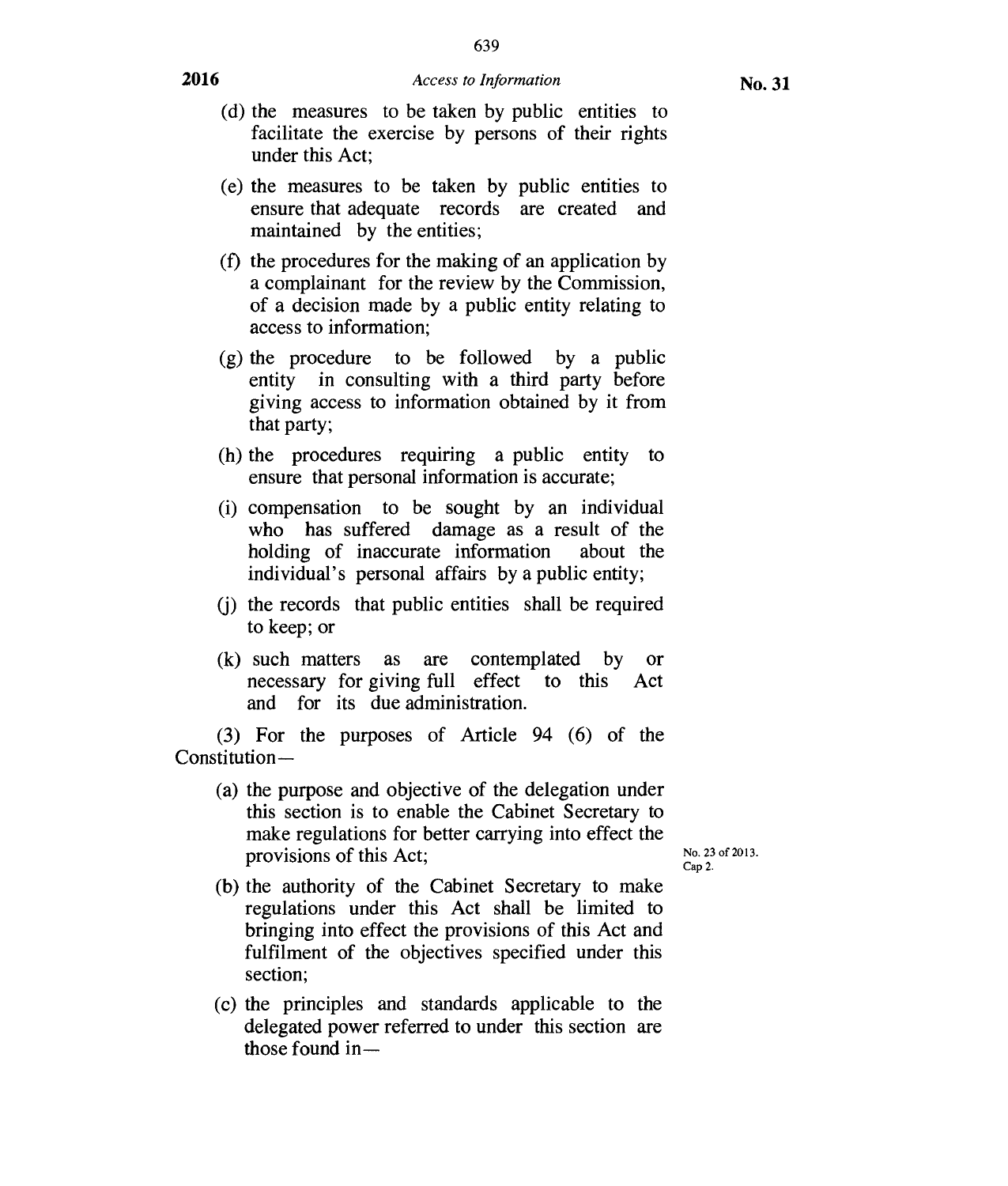- (i) the Statutory Instruments Act, 2013;
- (ii) the Interpretation and General Provisions Act,
- (iii) the general rules of international law as specified under Article 2(5) of the Constitution; and
- (iv) any treaty and convention ratified by Kenya under Article 2(6) of the Constitution.

#### **PART VII —MISCELLANEOUS PROVISIONS**

**26.** (1) The Commission shall submit an annual report to Parliament and may, at any time, submit special reports to the Cabinet Secretary on any matter relating to any of its functions.

(2) The annual report submitted by the Commission under subsection (1) shall include an overall assessment by the Commission of the performance of the Government with regard to access to information during the period under review.

(3) The Cabinet Secretary shall lay the annual report of the Commission before Parliament within two months of receipt thereof, with any comments thereon which the Cabinet Secretary considers necessary.

(4) The Cabinet Secretary shall be required, in every year, to report to Parliament the steps which the Government has taken in implementing recommendations made in the Commission's reports.

**27.** On or before the  $30<sup>th</sup>$  day of June of each year, every public entity shall submit to the Commission a report covering the preceding year, which shall include —

- (a) the number of requests for information received by the entity and the number of requests processed;
- (b) the number of determinations made by the authority not to comply with the requests for information under section 8, and the main grounds for such determinations;
- (c) the average number of days taken by the entity to process different types of requests;
- (d) the total amount of fees collected by the public entity while processing requests; and

Reports by public entities.

Annual reports.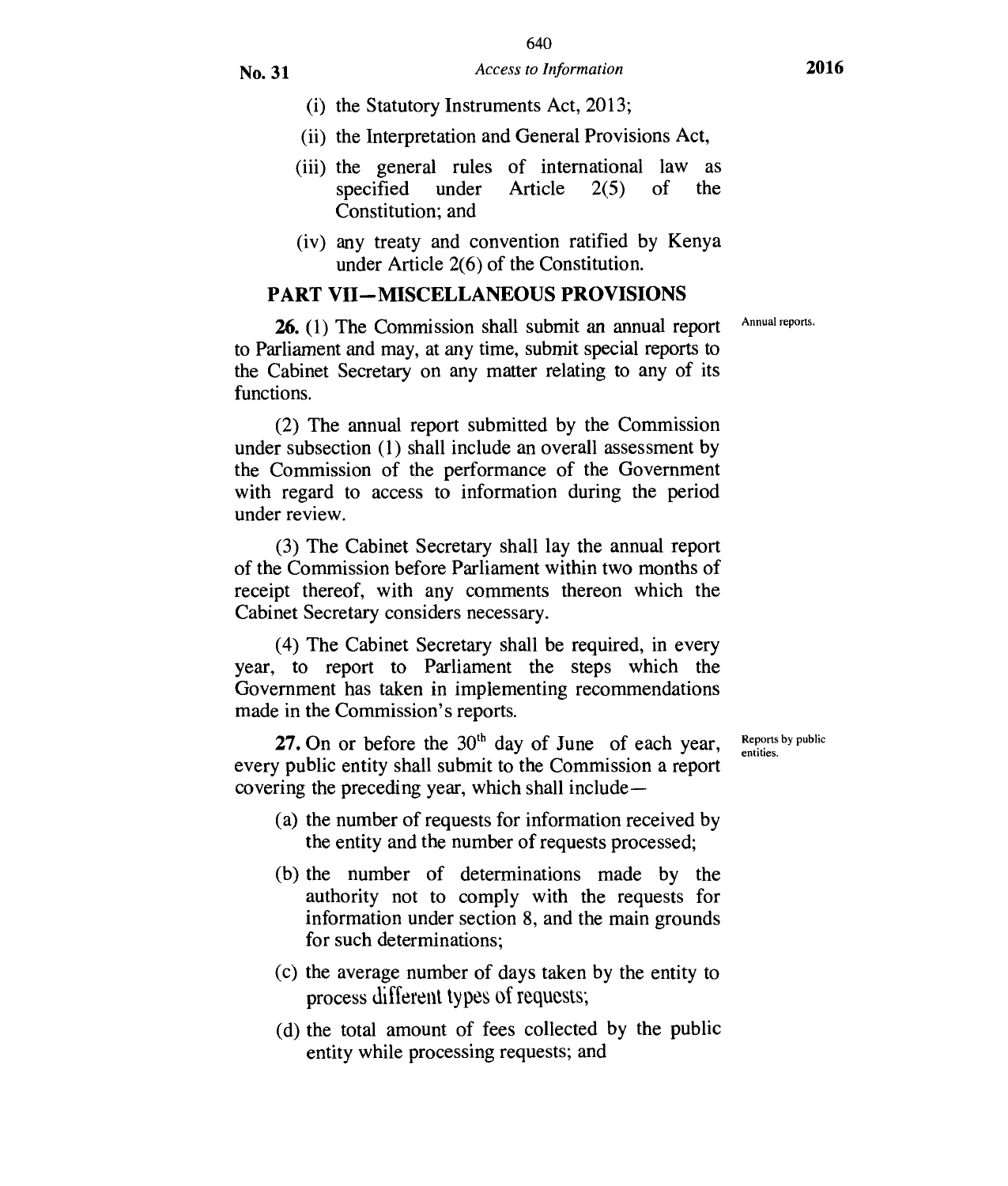# 641 **2016** *Access to Information* **No. 31**

(e) the number of full-time staff of the public entity devoted to processing requests for information and the total amount expended by the entity for processing such requests.

**28.**(1) Any person who knowingly discloses exempt of offences and information in contravention of this Act commits an offence penalties. and is liable, on conviction, to a fine not exceeding one million shillings, or to imprisonment for a term not exceeding three years, or both.

(2) It shall be a defence to a charge under subsection (1) that the exempt information disclosed was already in the public domain at the time of disclosure.

- (3) An information access officer who —
- (a) refuses to assist a requester who is unable to write to reduce the oral request to writing in the prescribed form and provide a copy to the applicant in accordance with section 8(2);
- (b) refuses to accept a request for information;
- (c) fails to respond to a request for information within the prescribed time; or
- (d) fails to comply with the duty to take reasonable steps to make information available in a form that is capable of being read, viewed or heard by a requester with disability in accordance with section  $11(3),$

commits an offence and is liable, on conviction, to a fine not exceeding fifty thousand shillings, or to imprisonment for a term not exceeding three months, or both.

- (4) Any person who —
- (a) charges a fee exceeding the actual costs of making copies of such information and supplying them to the applicant;
- (b) fails to respond to a request for information required for the exercise or protection of a right in accordance with the requirements of this Act;
- (c) fails to respond to a request to correct personal information; or
- (d) it having been ascertained that information held is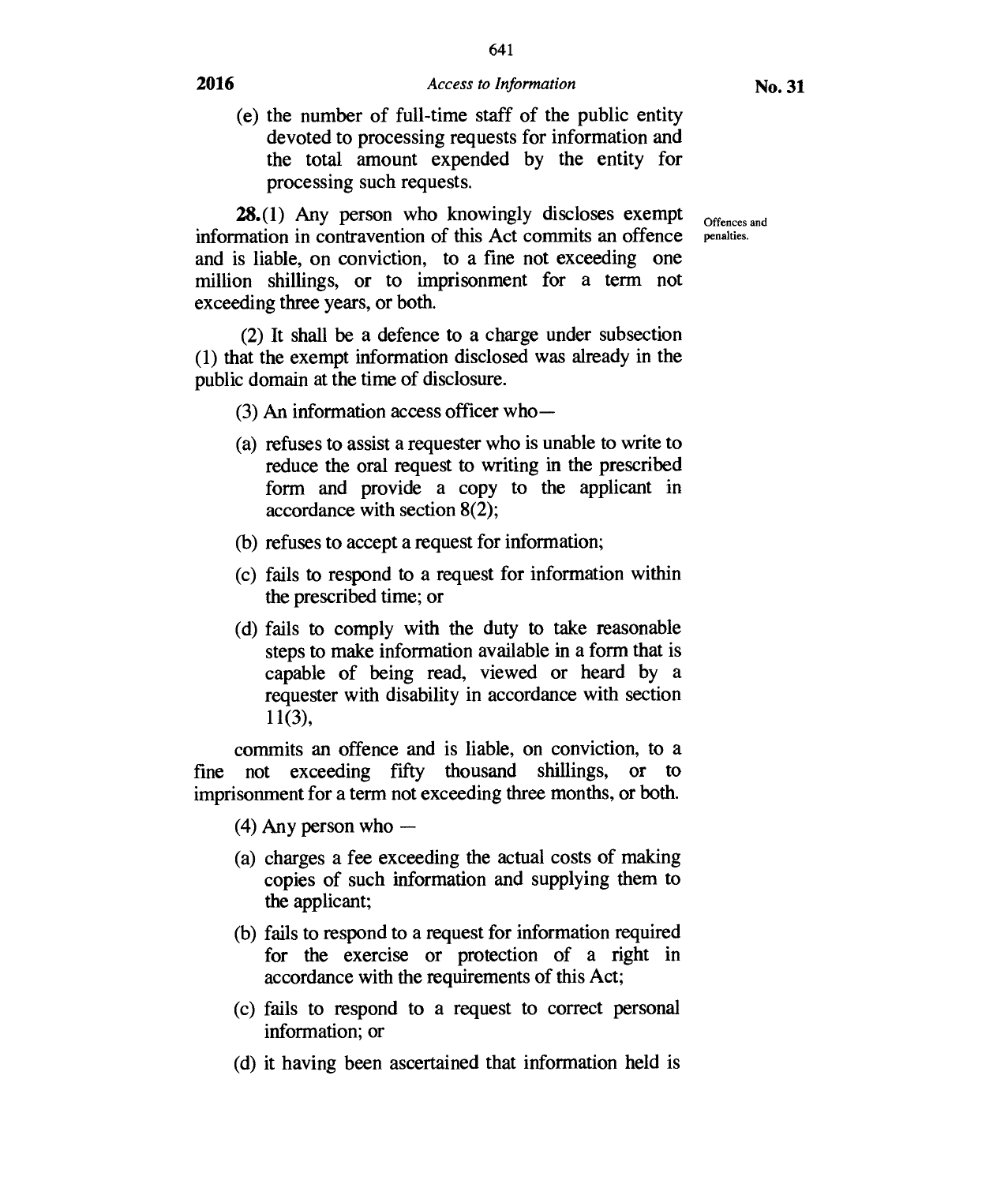out of date, inaccurate or incomplete, fails within the prescribed time, or within a reasonable time if no time is prescribed, to correct, destroy or delete the information, or to attach a statement to the information in accordance with section 13,

commits an offence and is liable, on conviction, to a fine not exceeding one hundred thousand shillings, or imprisonment for a term not exceeding six months, or both.

(5) Any person who is convicted of an offence under section 18(3) after a request has been made for disclosure of the information in question, with the intention of preventing the disclosure of that information in response to that request is liable to a fine not exceeding five hundred thousand shillings or to imprisonment for a term not exceeding two years, or to both.

(6) Any relevant private body that fails to make publicly available the name and contact details of its information access officer or officers commits and offence and is liable on conviction to a fine not exceeding five hundred thousand shillings.

(7) Any relevant private body that is convicted, or any officer of which is convicted of an offence under this Act, or which, although not convicted is in serious breach of this Act may, after a fair hearing, be debarred from entering into any future contract with government under the laws relating to matters of procurement and disposal.

- $(8)$  A person who-
- (a) fails to attend before the Commission in accordance with any summons or order issued under subsection  $23(1)(a);$
- (b) knowingly gives any false or misleading statement of information to the Commission; or
- (c) causes an obstruction or disturbance in the course of any proceedings before the Commission,

commits an offence and shall be liable, on conviction, to a fine not exceeding three hundred thousand shillings, or to imprisonment for a term not exceeding six months, or to both.

(9) A person shall not be criminally liable for the disclosure or authorisation of the disclosure made in good faith in reliance on this Act.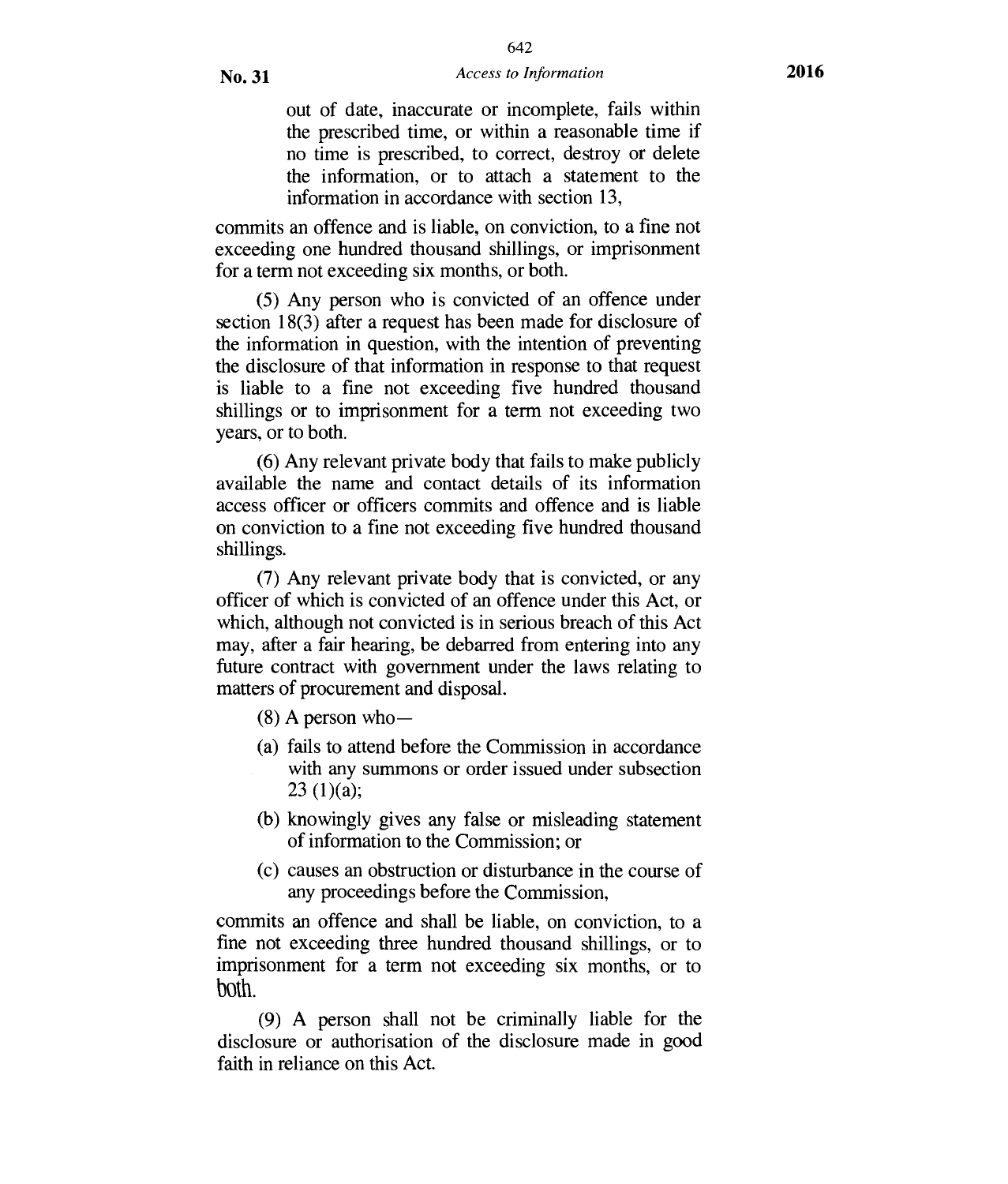643

(10) A person to whom information is disclosed under this Act, conveys that information to others but who alters the information, or conceals part of the information or misrepresents the information, with intent to deceive, commits an offence, and is liable on conviction to fine not exceeding two hundred thousand shillings or to imprisonment for a term not exceeding one year, or to both.

**29.** The written laws identified in the Schedule are Consequential amended in the manner identified therein.

# **SCHEDULE** (s. 29) **CONSEQUENTIAL AMENDMENTS**

# *Records Disposal Act*

**1.** (1) This paragraph amends the Records Disposal Cap. 14 Act.

(2) Section 2 of the Act is amended by deleting the words "Chief Archivist" wherever they appear and substituting therefor the expression "Kenya National Archives and Documentation Service and the Commission on Administrative Justice".

#### **Public Archives and Documentation Service Act**

**2.** (1) This paragraph amends the Public Archives and Documentation Service Act. Cap. 19

(2) Section 5A of the Act is amended by inserting the following new proviso immediately after the word "public" appearing in the last line of subsection  $(1)$ —

"Provided that the restriction from circulation shall only relate to exempt information provided for in section 6".

(3) The Act is amended in section 6 by deleting subsections (2) and (3).

(4) Section 7 of the Act is amended by inserting the expression "in consultation with the Commission on Administrative Justice and" immediately before the words "with the approval of the Minister".

## **Public Officer Ethics Act, 2003**

**3.** (1) This paragraph amends the Public Officer Ethics Act, 2003.

No. 4 of 2003

(2) Section 41 of the Act is amended by inserting the following proviso immediately after the word "both" appearing in the last line —